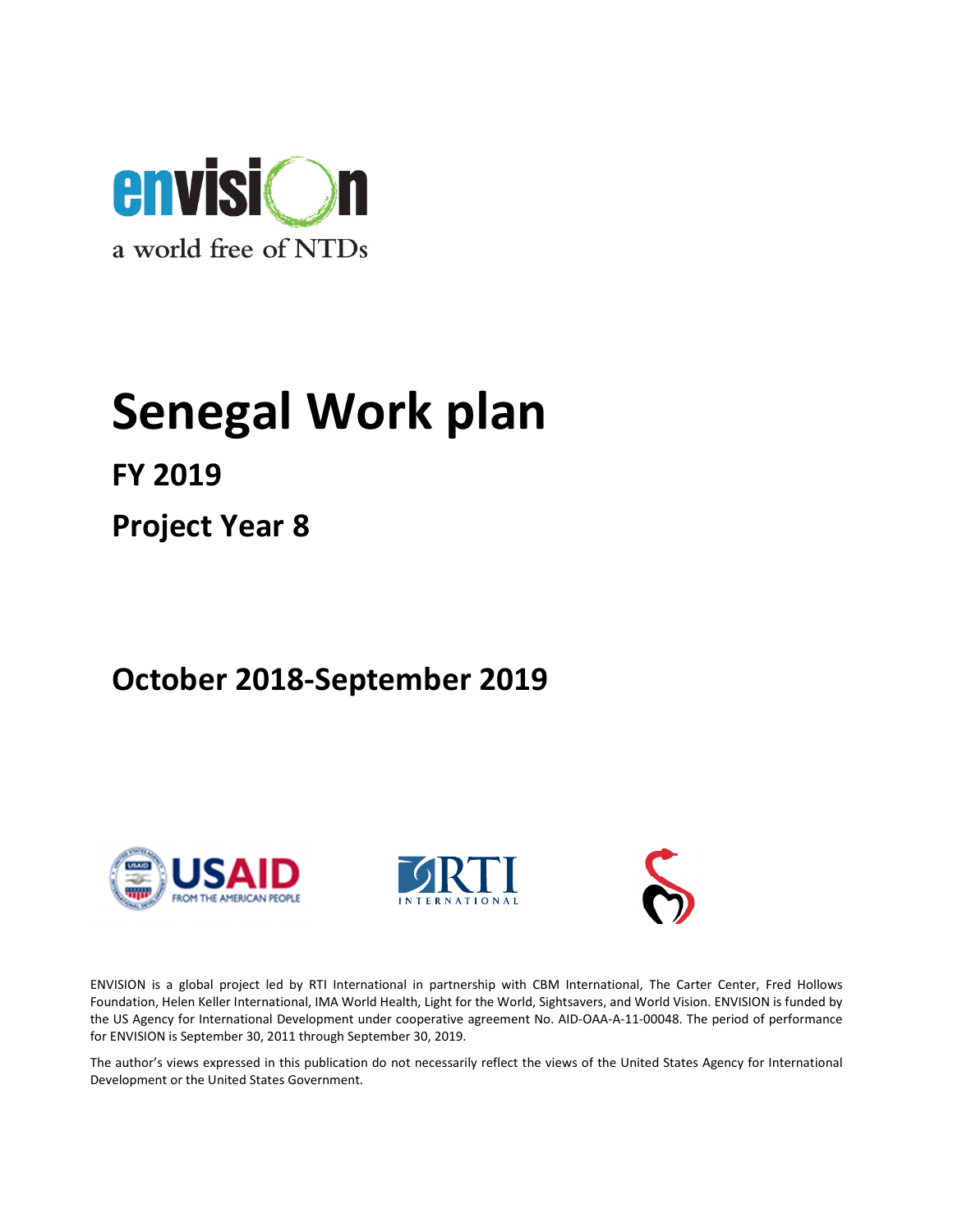## ENVISION PROJECT OVERVIEW

The U.S. Agency for International Development (USAID)'s ENVISION project (2011-2019) is designed to support the vision of the World Health Organization (WHO) and its member states by targeting the control and elimination of seven neglected tropical diseases (NTDs) including, lymphatic filariasis (LF), onchocerciasis (OV), schistosomiasis (SCH), three soil-transmitted helminths (STH; roundworm, whipworm, hookworm) and trachoma. ENVISION's goal is to strengthen NTD programming at global and country levels and support Ministries of Health (MOH) to achieve their NTD control and elimination goals.

At global level, ENVISION –in close coordination and collaboration with WHO, USAID and other stakeholders- contributes to several technical areas in support of global NTD control and elimination goals, including:

- Drug and diagnostics procurement, where global donation programs are unavailable,
- Capacity strengthening,
- Management and implementation of ENVISION's Technical Assistance Facility (TAF),
- Disease mapping,
- NTD policy and technical guideline development, and
- NTD monitoring and evaluation (M&E).

At the country level, ENVISION provides support to national NTD programs by providing strategic technical and financial assistance for a comprehensive package of NTD interventions, including:

- Strategic annual and multi-year planning
- Advocacy
- Social mobilization and health education
- Capacity strengthening
- Baseline disease mapping
- Preventive chemotherapy (PC) or mass drug administration (MDA)
- Drug and commodity supply management and procurement
- Program supervision
- M&E, including disease-specific assessments (DSA) and surveillance

In Senegal, ENVISION project activities are implemented by RTI International.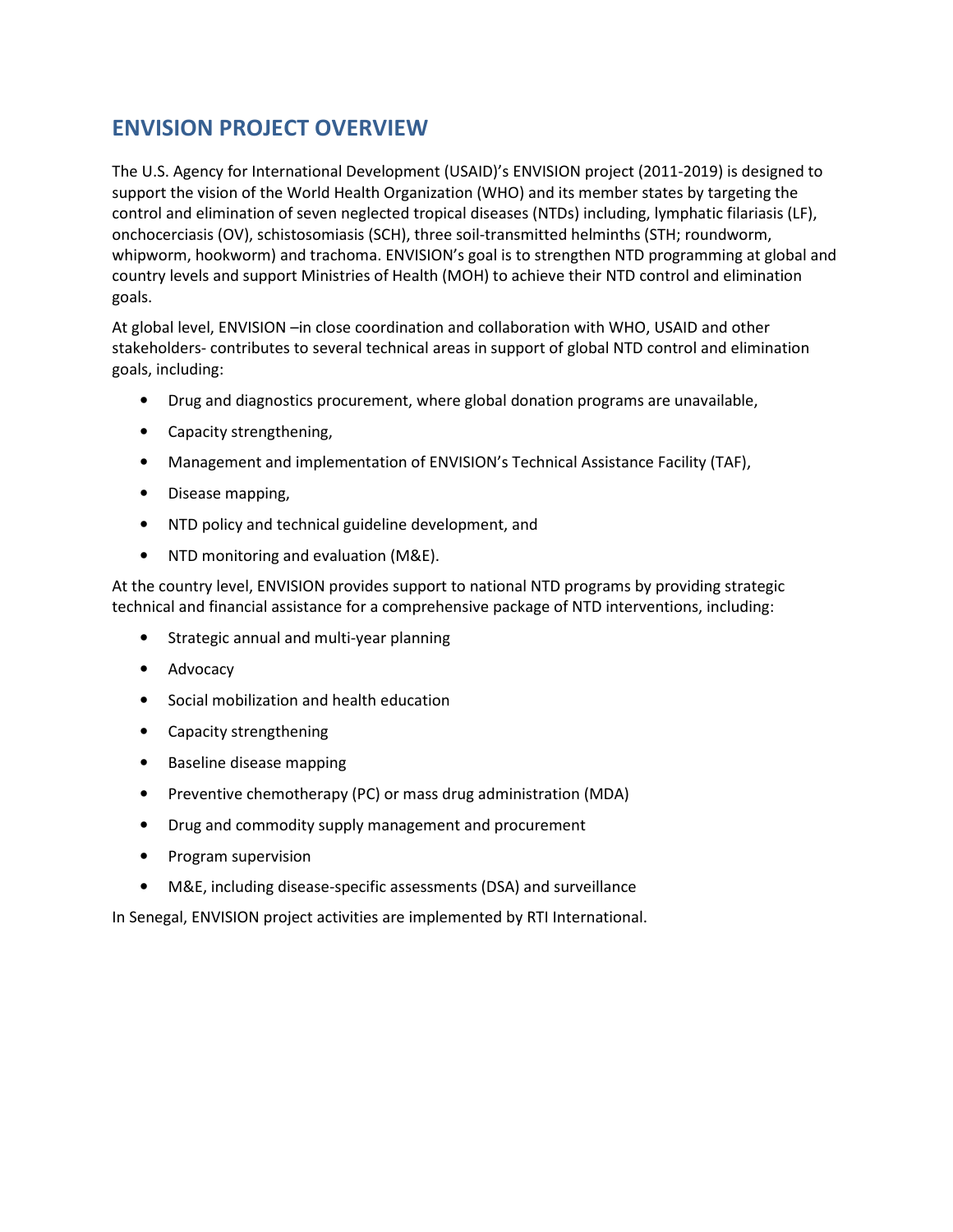## **TABLE OF CONTENTS**

| 1. |              |                                                                             |  |
|----|--------------|-----------------------------------------------------------------------------|--|
|    | a)           |                                                                             |  |
|    | b)           |                                                                             |  |
| 2. |              |                                                                             |  |
|    | a)           |                                                                             |  |
|    | b)           |                                                                             |  |
|    | c)           |                                                                             |  |
|    | d)           |                                                                             |  |
|    |              |                                                                             |  |
| 1. |              |                                                                             |  |
|    | a)           |                                                                             |  |
|    | b)           |                                                                             |  |
|    | $\mathsf{C}$ | Monitoring and Evaluating Proposed Capacity Strengthening Interventions  11 |  |
| 2. |              |                                                                             |  |
|    | a)           |                                                                             |  |
|    | b)           |                                                                             |  |
|    | c)           |                                                                             |  |
|    | d)           |                                                                             |  |
|    | e)           |                                                                             |  |
|    | f)           |                                                                             |  |
|    | g)           |                                                                             |  |
|    | h)           |                                                                             |  |
|    | i)           |                                                                             |  |
|    | j)           |                                                                             |  |
|    | k)           |                                                                             |  |
|    |              |                                                                             |  |
|    |              |                                                                             |  |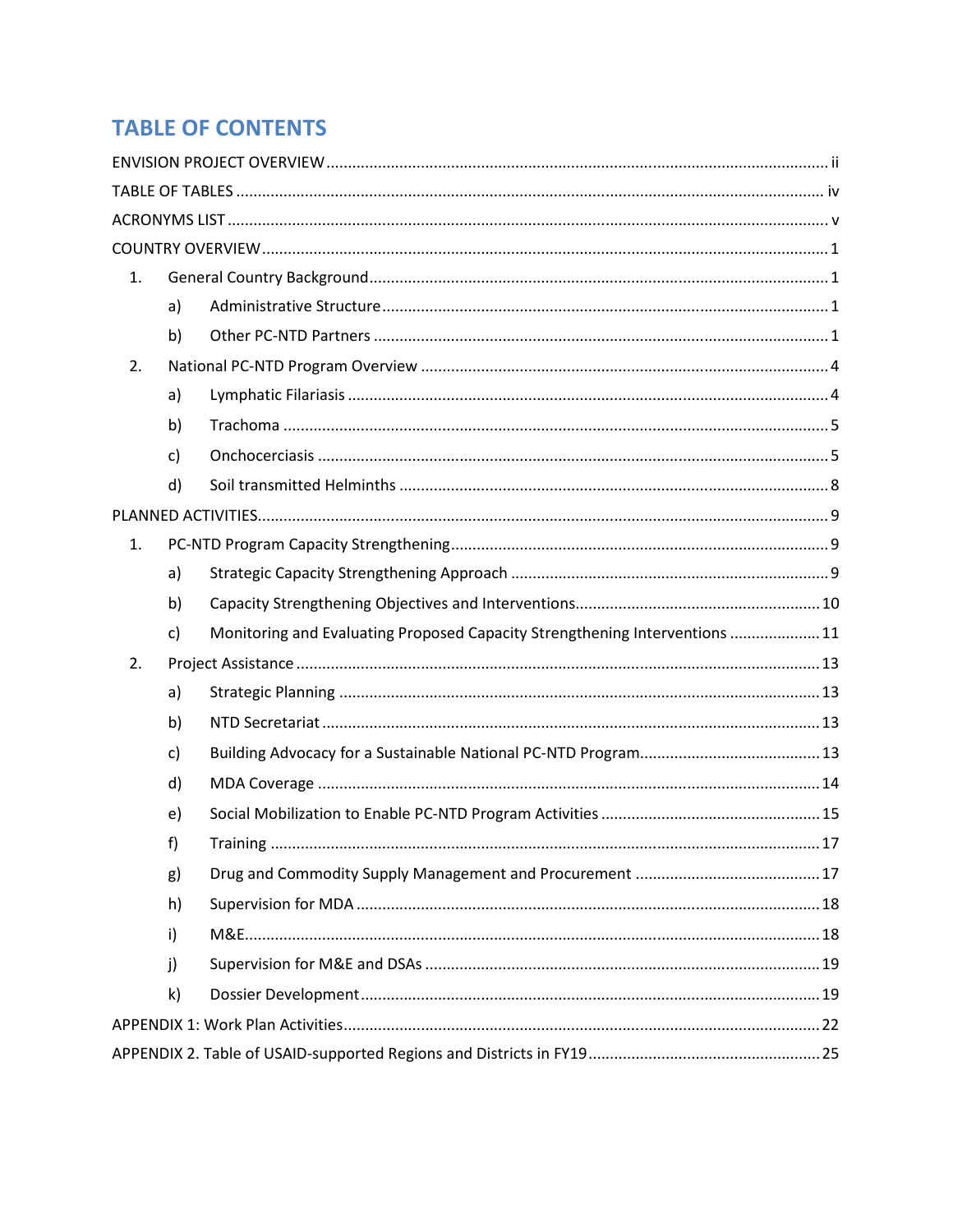## TABLE OF TABLES

| Table 1: |                                                                            |  |
|----------|----------------------------------------------------------------------------|--|
| Table 2: | Planned Disease-specific Assessments for FY19 by Disease (USAID funds)  19 |  |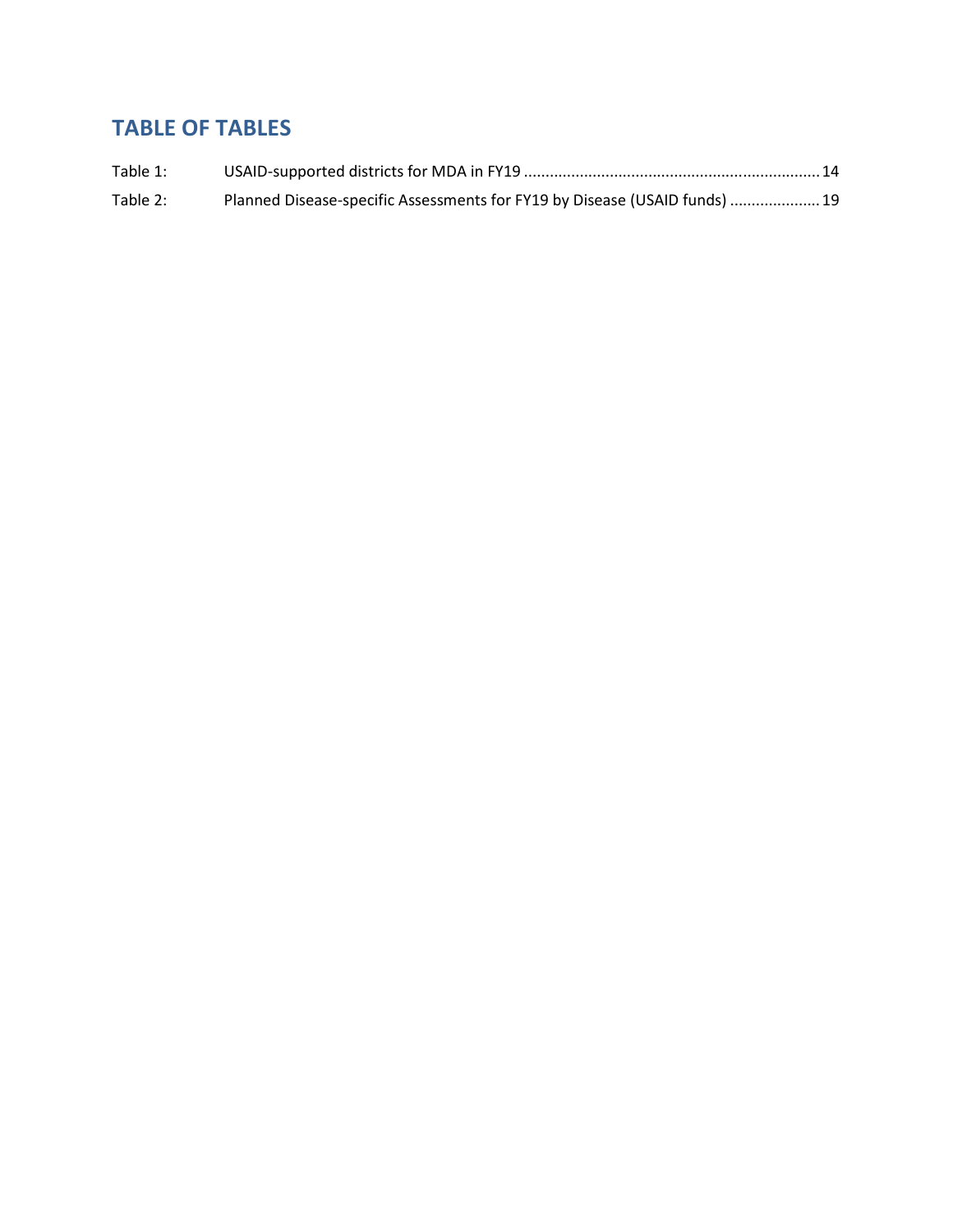## ACRONYMS LIST

| AE                | <b>Adverse Event</b>                                                                                 |
|-------------------|------------------------------------------------------------------------------------------------------|
| <b>AFRO</b>       | Africa Regional Office (WHO)                                                                         |
| ALB               | Albendazole                                                                                          |
| Amref             | <b>Amref Health Africa</b>                                                                           |
| <b>BCC</b>        | <b>Behavior Change Communication</b>                                                                 |
| <b>BMGF</b>       | <b>Bill &amp; Melinda Gates Foundation</b>                                                           |
| <b>BREIPS</b>     | Bureaux Régionaux de l'Éducation et de l'Information pour la Santé (Regional Offices for             |
|                   | Health Education and Information)                                                                    |
| <b>CAEL</b>       | Cellule d'Appui aux Elus Locaux (Support Unit for Local Elected Officials)                           |
| CBO               | Community-Based Organization                                                                         |
| <b>CDD</b>        | <b>Community Drug Distributor</b>                                                                    |
| <b>CDTI</b>       | Community-Directed Treatment with Ivermectin                                                         |
| <b>CM</b>         | Case Management                                                                                      |
| CODEC             | Collectifs des Directeurs d'École (School Principals' Group)                                         |
| <b>CRS</b>        | <b>Catholic Relief Services</b>                                                                      |
| CY                | Calendar Year                                                                                        |
| <b>DBS</b>        | Dried Blood Spot                                                                                     |
| <b>DCMS</b>       | Division du Contrôle Médical Scolaire (School Health Control Division) (MEN)                         |
| <b>DGS</b>        | Direction Générale de la Santé (General Health Directorate) (MSAS)                                   |
| <b>DLM</b>        | Direction de la Lutte contre la Maladie (Disease Control Directorate) (MSAS)                         |
| <b>DQA</b>        | Data Quality Assessment                                                                              |
| <b>DSA</b>        | Disease-Specific Assessment                                                                          |
| <b>DSRSE</b>      | Direction de la Santé de la Reproduction et de la Survie de l'Enfant (Reproductive Health            |
|                   | and Child Survival Directorate) (MSAS)                                                               |
| ECD               | Équipe Cadre de District (Health District Management Team)                                           |
| <b>ECR</b>        | Équipe Cadre de Région (Health Region Management Team)                                               |
| <b>ELISA</b>      | Enzyme-Linked Immunosorbent Assay                                                                    |
| <b>ENDA Santé</b> | Environnement et le Développement en Afrique-Santé (Environment and Development<br>in Africa-Health) |
| <b>END Fund</b>   | End Neglected Tropical Diseases Fund                                                                 |
| <b>EPIRF</b>      | Epidemiological Data Reporting Form (WHO)                                                            |
| <b>ESPEN</b>      | Expanded Special Project for Elimination of Neglected Tropical Disease (WHO)                         |
| EU                | <b>Evaluation Unit</b>                                                                               |
| EVE               | Eau-Vie-Environnement (Water-Life-Environment)                                                       |
| <b>FIdC</b>       | Fondazione Ivo de Carneri Onlus (The Ivo de Carneri Foundation)                                      |
| <b>FTS</b>        | <b>Filariasis Test Strip</b>                                                                         |
| FY.               | <b>Fiscal Year</b>                                                                                   |
| HQ                | Headquarters                                                                                         |
| IA                | Inspection d'Académie (Schools Inspectorate)                                                         |
| <b>ICP</b>        | Infirmier Chef de Poste (Health Post Head Nurse)                                                     |
| <b>ICT Card</b>   | Immunochromatographic Test Card                                                                      |
| IE.               | Inspection de l'Éducation (Education Inspectorate)                                                   |
| IEC               | Information, Education, and Communication                                                            |
| IEF               | Inspection de Formation et de l'Education (Training and Education Inspectorate)                      |
| <b>IME</b>        | Inspection Médicale des Étudiants (Medical Inspectorate of Students)                                 |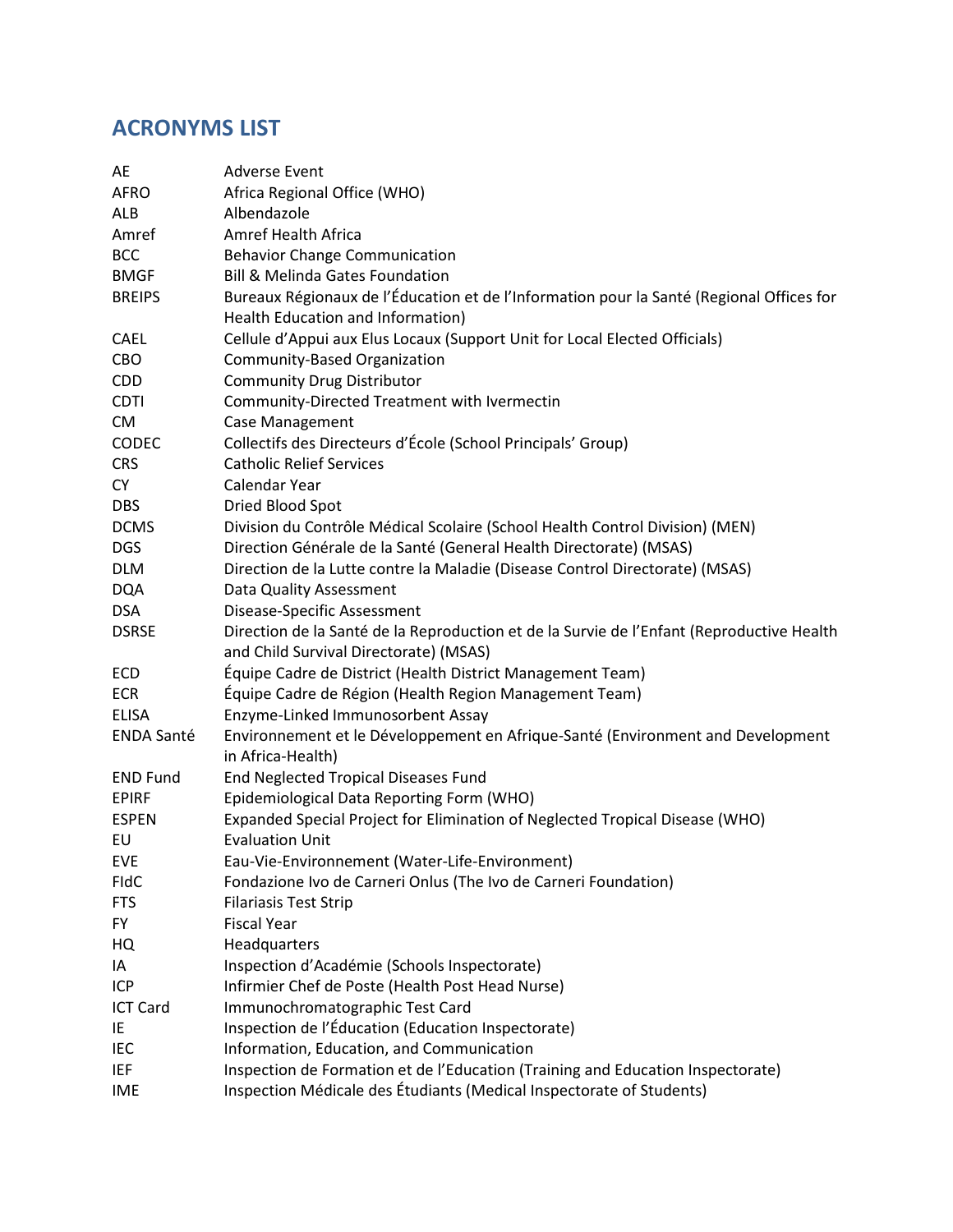| IR.          | Intermediate Result                                                                                                  |
|--------------|----------------------------------------------------------------------------------------------------------------------|
| <b>IRD</b>   | Institut de Recherche pour le Développement (Development Research Institute)                                         |
| <b>IVM</b>   | Ivermectin                                                                                                           |
| <b>JAP</b>   | Joint Application Package (WHO)                                                                                      |
| <b>JRF</b>   | Joint Reporting Form (WHO)                                                                                           |
| <b>JRSM</b>  | Joint Request for Selected PC Medicines (WHO)                                                                        |
| <b>KOICA</b> | Korea International Cooperation Agency                                                                               |
| LF           | Lymphatic Filariasis                                                                                                 |
| LLIN         | Long-Lasting Insecticide-Treated Bed Net                                                                             |
| LQAS         | Lot Quality Assurance Sampling                                                                                       |
| M&E          | Monitoring and Evaluation                                                                                            |
| <b>MCD</b>   | Médecin-Chef de District (Health District Head Doctor)                                                               |
| <b>MCR</b>   | Médecin-Chef de Région (Health Region Head Doctor)                                                                   |
| <b>MDA</b>   | <b>Mass Drug Administration</b>                                                                                      |
| MEB          | Mebendazole                                                                                                          |
| <b>MEN</b>   | Ministère de l'Education National (Ministry of National Education)                                                   |
| Mf           | Microfilaremia                                                                                                       |
| <b>MHA</b>   | Ministère de l'Hydraulique et de l'Assainissement (Ministry of Water and Sanitation)                                 |
| <b>MSAS</b>  | Ministère de la Santè et de l'Action Sociale (Ministry of Health and Social Work)                                    |
| <b>NGO</b>   | Non-Governmental Organization                                                                                        |
| <b>NIH</b>   | US National Institutes of Health                                                                                     |
| <b>NOEC</b>  | National Onchocerciasis Expert Committee                                                                             |
| <b>NTD</b>   | <b>Neglected Tropical Disease</b>                                                                                    |
|              |                                                                                                                      |
| <b>OMVS</b>  | Organisation pour la Mise en Valeur du Fleuve Sénégal (Senegal River Development<br>Organization)                    |
| ONG-3D       | Démocratie-Droits humains-Développement local (Democracy-Human Rights-Local                                          |
|              | Development)                                                                                                         |
| OV           | Onchocerciasis                                                                                                       |
| PC           | Preventive Chemotherapy                                                                                              |
| PEPAM        | Programme d'Eau Potable et d'Assainissement du Millénaire (Millennium Potable Water<br>and Sanitation Program) (MHA) |
| <b>PGIRE</b> | Projet de Gestion Intégrée des Ressources en Eau et de Développement des Usages                                      |
|              | Multiples du Bassin du Fleuve Sénégal (Integrated Water Resource Management                                          |
|              | Project) (OMVS)                                                                                                      |
| <b>PLMTN</b> | Programme de Lutte contre les Maladies Tropicales Négligées (Neglected Tropical                                      |
|              | Disease Control Program)                                                                                             |
| <b>PNA</b>   | Pharmacie Nationale d'Approvisionnement (National Supply Pharmacy)                                                   |
| <b>PNEFL</b> | Programme National d'Élimination de la Filariose Lymphatique (National Lymphatic                                     |
|              | <b>Filariasis Elimination Program)</b>                                                                               |
| PNLBG        | Programme National de Lutte contre la Bilharziose et les Géohelminthiases (National                                  |
|              | Bilharzia and Soil-Transmitted Helminths Control Program)                                                            |
| PNLO         | Programme National de Lutte contre l'Onchocercose (National Onchocerciasis Control                                   |
|              | Program)                                                                                                             |
| <b>PNLP</b>  | Programme National de Lutte contre le Paludisme (National Malaria Control Program)                                   |
| <b>PNPSO</b> | Programme National de Promotion de la Santé Oculaire (National Eye Health Promotion                                  |
|              | Program)                                                                                                             |
| <b>PNT</b>   | Programme National de Lutte contre la Tuberculose (National Tuberculosis Control                                     |
|              | Program)                                                                                                             |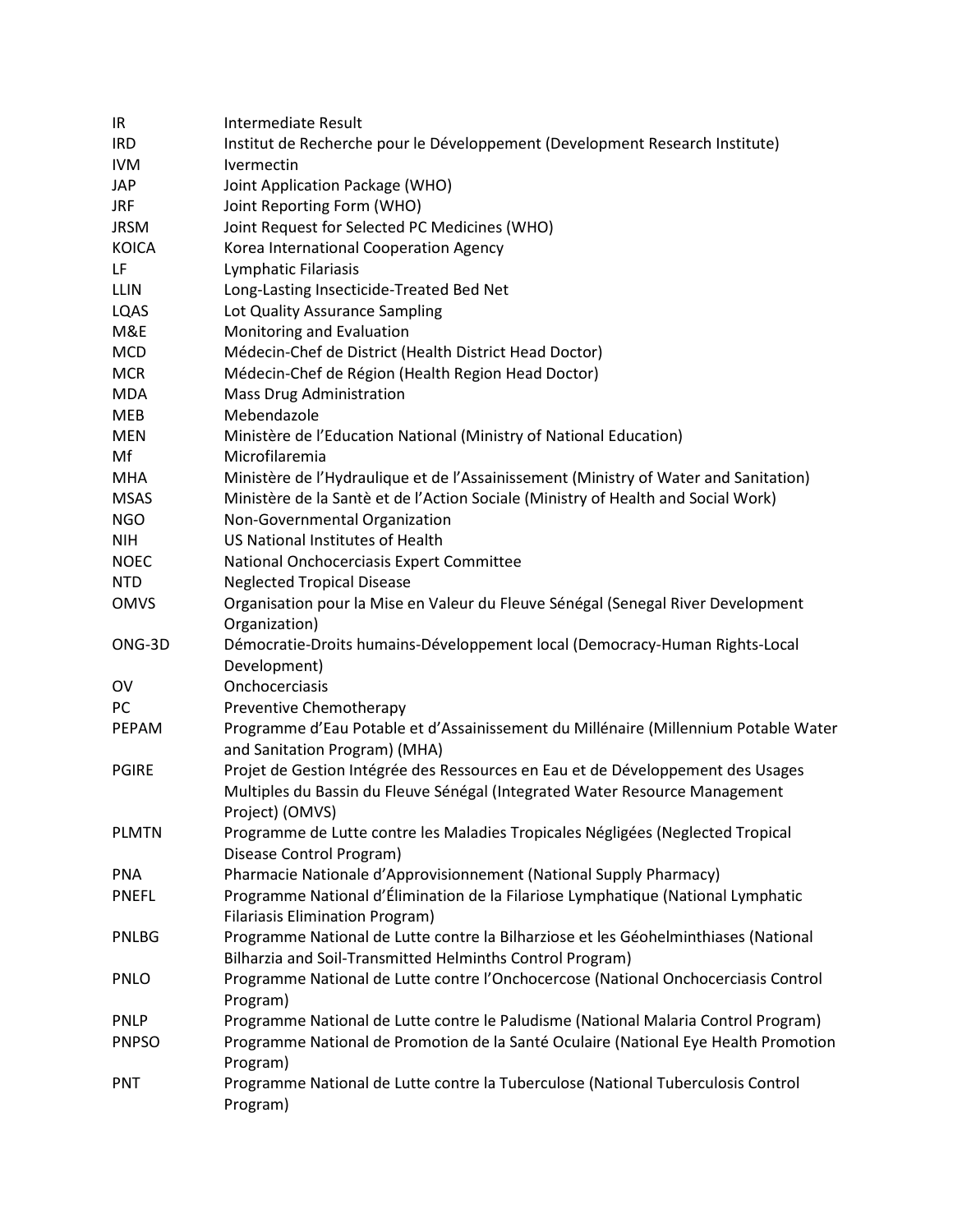| <b>PPS</b>       | Probability Proportional to Size                                                   |
|------------------|------------------------------------------------------------------------------------|
| <b>PRA</b>       | Pharmacie Régionale d'Approvisionnement (Regional Supply Pharmacy)                 |
| <b>PTA</b>       | Plan de Travail Annuel (Annual Work Plan) (MSAS)                                   |
| <b>PZQ</b>       | Praziquantel                                                                       |
| Q                | Quarter                                                                            |
| <b>RDT</b>       | Rapid Diagnostic Test                                                              |
| <b>RM</b>        | Région Médicale (Medical Region)                                                   |
| <b>RPRG</b>      | Regional Program Review Group (WHO/AFRO)                                           |
| <b>SAC</b>       | School-Aged Children                                                               |
| <b>SAE</b>       | Serious Adverse Event                                                              |
| <b>SAFE</b>      | Surgery-Antibiotics-Facial Cleanliness-Environmental Improvement                   |
| <b>SCH</b>       | Schistosomiasis                                                                    |
| <b>SIM</b>       | <b>Subscriber Identity Module</b>                                                  |
| <b>SMART</b>     | Specific-Measurable-Achievable-Relevant-Time-Bound                                 |
| <b>SNEIPS</b>    | Service National de l'Education et de l'Information pour la Santé (National Health |
|                  | Education and Information Service) (MSAS)                                          |
| <b>SNH</b>       | Service National d'Hygiène (National Hygiene Service) (MSAS)                       |
| <b>STH</b>       | Soil-Transmitted Helminths                                                         |
| <b>Swiss TPH</b> | Swiss Tropical and Public Health Institute                                         |
| <b>TAS</b>       | <b>Transmission Assessment Survey</b>                                              |
| <b>TEMF</b>      | Trachoma Elimination Monitoring Form (WHO)                                         |
| <b>TEO</b>       | <b>Tetracycline Eye Ointment</b>                                                   |
| <b>TF</b>        | Trachomatous Inflammation-Follicular                                               |
| <b>TIPAC</b>     | Tool for Integrated Planning and Costing                                           |
| <b>TIS</b>       | <b>Trachoma Impact Survey</b>                                                      |
| <b>TSS</b>       | Trachoma Surveillance Survey                                                       |
| TT.              | <b>Trachomatous Trichiasis</b>                                                     |
| <b>USAID</b>     | U.S. Agency for International Development                                          |
| <b>WHO</b>       | World Health Organization                                                          |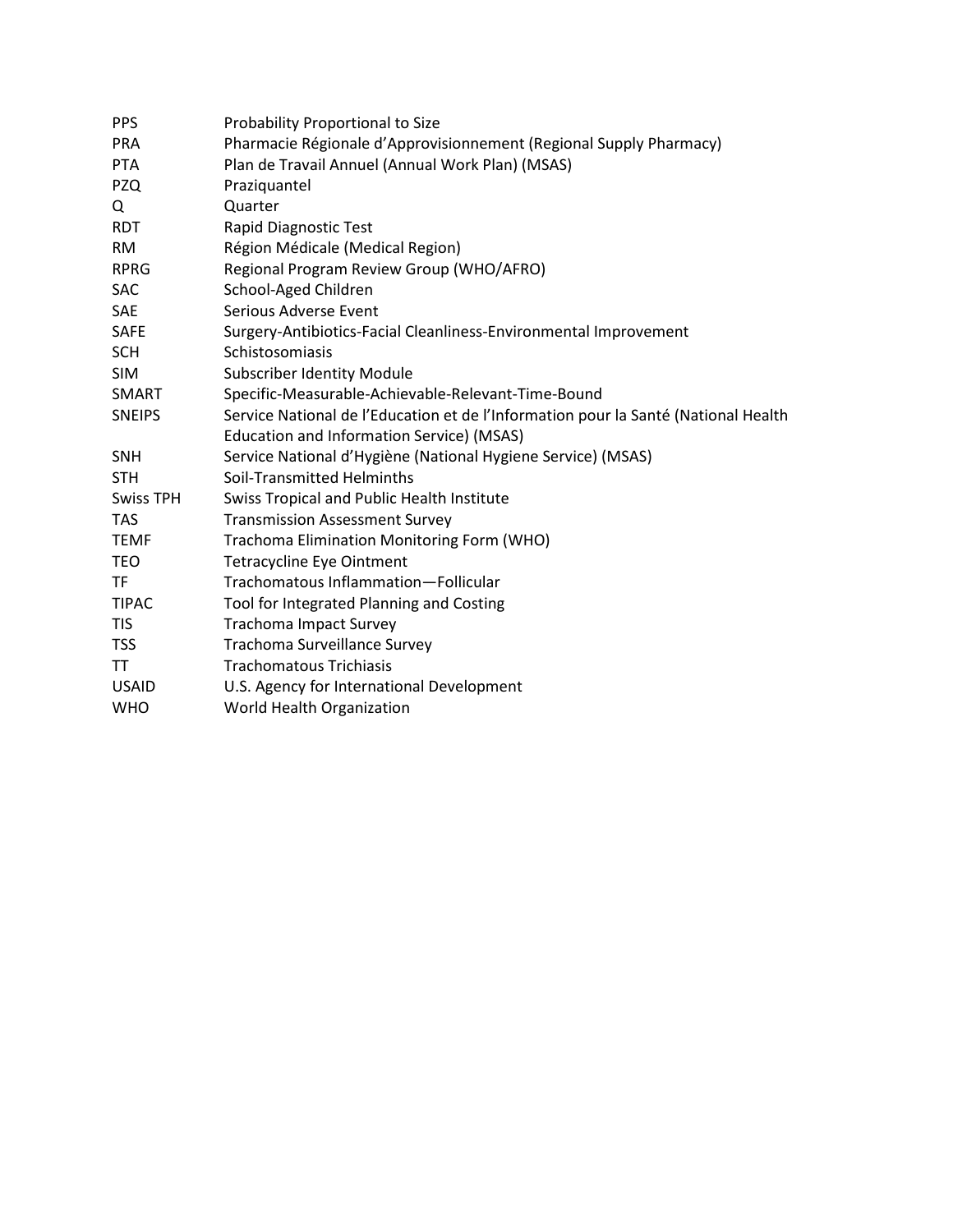## COUNTRY OVERVIEW

#### 1. General Country Background

#### a) Administrative Structure

Senegal has parallel structures for its administration and local communities (collectivités locales). The administrative structure includes 14 regions, 45 departments (départements), and 123 municipal districts (arrondissements). The local community structure includes the same 14 regions, with 114 municipalities (communes), 46 joint municipalities (communes d'arrondissements), and 370 rural communities. The presiding authority at each level of the administrative structure (governor, prefect, and sub-prefect) is appointed by the President of the Republic, whereas the presiding authority at each level of the local community structure (president of the regional council, mayor, and rural president) is an elected official.

The structure of Senegal's health sector consists of 14 medical regions (régions médicales [RMs]), which are the same as the administrative and local community regions: 76 health districts; 40 hospitals; and approximately 1,257 health posts. These levels are presided over by the health region head doctor (Médecin-Chef de Région [MCR]), health district head doctor (Médecin-Chef de District [MCD]), and health post head nurse (Infirmier Chef de Poste [ICP]), respectively.

The school system includes approximately 8,198 primary schools. Senegal's school health policy is the responsibility of the Ministry of National Education (Ministère de l'Education National [MEN])'s School Health Control Division (Division du Contrôle Médical Scolaire [DCMS]), whose overall objective is to monitor the health of the school community. The DCMS's key activities include preventive health; regular visits to schools; immunization campaigns; medical monitoring of sports, sporting, and physical education (education physique et sportive); and transfers to hospitals and specialized services. The DCMS is represented in each region by a Medical Inspectorate of Students (Inspection Médicale des Étudiants [IME]), which conducts health inspections in schools. The DCMS manages relations between the MEN central administration and the IMEs, including coordinating activities and providing resources.

#### b) Other PC-NTD Partners

Preventive chemotherapy (PC)-NTD control and elimination activities in Senegal are supported by a range of partners. In fiscal year 2019 (FY19), the U.S. Agency for International Development (USAID) will support the Ministry of Health and Social Work (Ministère de la Santè et de l'Action Sociale [MSAS])'s national NTD program through the ENVISION project, led by RTI International.

ENVISION supports disease mapping and surveys, mass drug administration (MDA) for all preventive chemotherapy (PC) NTDs, social mobilization, technical training, advocacy, and monitoring and evaluation (M&E) and procures required drugs (including tetracycline eye ointment [TEO] for trachoma MDA, mapping, and surveys) and diagnostic tools. Support for surveys, training, and trachoma MDA may be provided anywhere in the country (for ENVISION-supported MDA for other PC-NTDs, USAID has selected specific geographic areas for support, based on a combination of coordination with other funders and prioritization of lymphatic filariasis [LF]).

The Senegal River Development Organization (Organisation pour la Mise en Valeur du Fleuve Sénégal [OMVS]) is a World Bank-funded intergovernmental organization involving Senegal, Mauritania, Mali, and Guinea. The Integrated Water Resource Management Project (Projet de Gestion Intégrée des Ressources en Eau et de Développement des Usages Multiples du Bassin du Fleuve Sénégal [PGIRE]) is a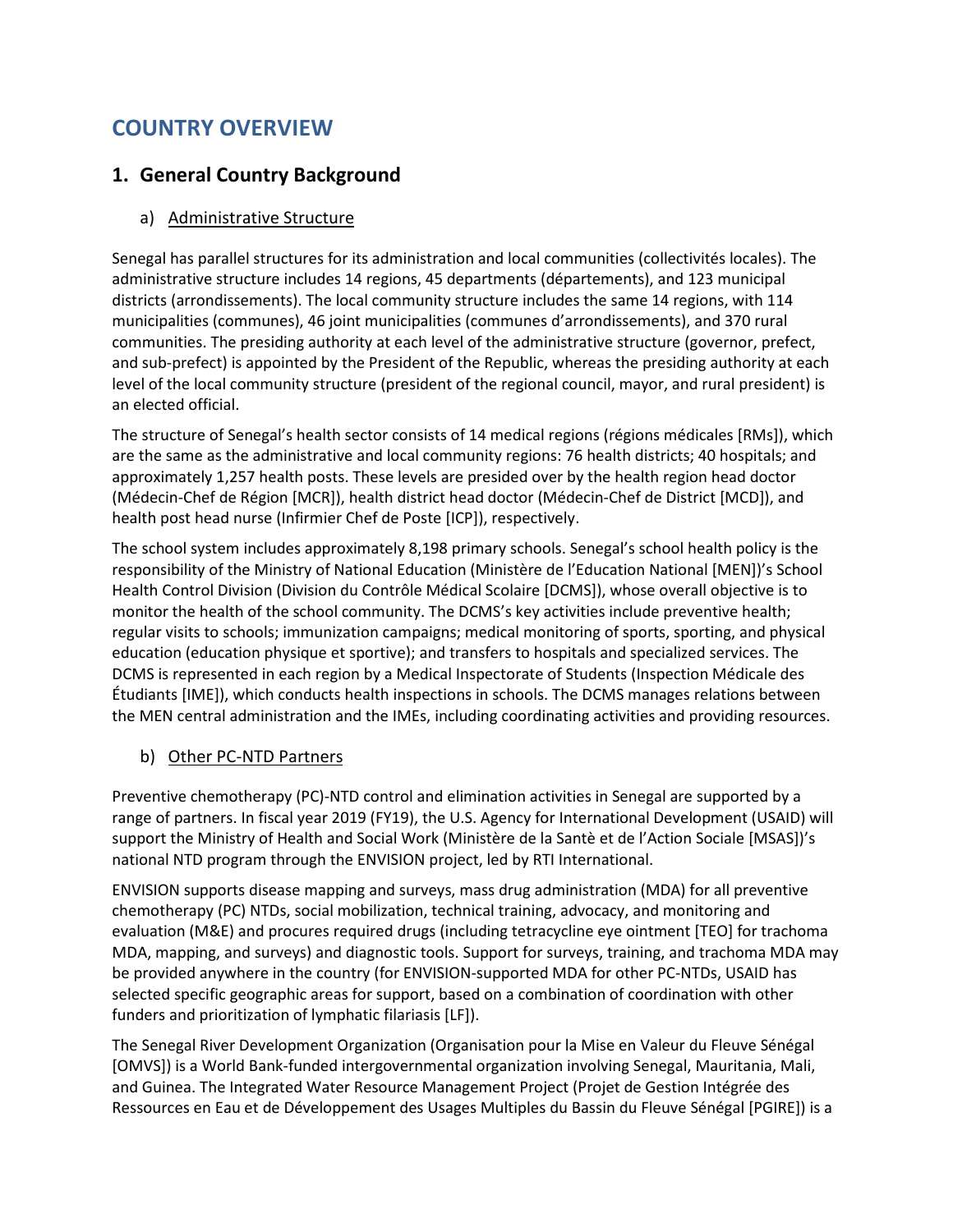project of the OMVS. PGIRE's implementing partner (agent d'exécution) for health-related activities (both PC-NTDs and malaria) is a consortium of nongovernmental organizations (NGOs) led by Environnement et le Développement en Afrique-Santé (Environment and Development in Africa-Health [ENDA Santé]) with sub-partners Eau-Vie-Environnement (Water-Life-Environment [EVE]), Démocratie-Droits humains-Développement local (Democracy-Human Rights-Local Development [ONG-3D]), le Partenariat (The Partnership), and Union pour la Solidarité et l'Entraide (Union for Solidarity and Mutual Assistance [USE]). In calendar years 2016 and 2017 (CY16-CY17), PGIRE supported the LF, onchocerciasis (OV), schistosomiasis (SCH), and/or soil-transmitted helminths (STH) MDA campaign in 24 districts of Kédougou, Louga, Matam, Saint Louis, and Tambacounda Regions; in CY16, PGIRE also supported the procurement and distribution of long-lasting insecticide-treated bed nets (LLIN) for malaria in the same areas. PGIRE supported lot quality assurance sampling (LQAS) surveys in the Vallée zone<sup>1</sup> of the Senegal River Basin, with sites selected based on probability proportional to size (PPS), to determine the public's knowledge of NTDs, in May 2018.

Plan International intends to support several activities in Saint Louis Region in CY18, CY19, and CY20, including MDA for LF, SCH, and/or STH in five districts, construction of latrines (30) and manual water pumps (10) in pilot villages, and routine social mobilization for ongoing awareness and prevention of PC-NTDs (the latter via subawards to community-based organizations [CBOs]).

Amref Health Africa (Amref)/Senegal provided funding to Kolda RM to support additional social mobilization for the ENVISION-supported MDA campaign in May 2017. Amref/Senegal has indicated that it intends to repeat this activity in CY18, and to support surgical camps for LF morbidity (hydrocele) in the same region.

Speak Up Africa supports the MSAS's PC-NTD program by reviewing draft communications and social mobilization materials such as newsletters and awareness-raising posters.

Sightsavers is supporting the MSAS National Eye Health Promotion Program (Programme National de Promotion de la Santé Oculaire [PNPSO]) in implementing surgery for trichiasis (S), facial cleanliness (F), and environmental improvement (E) components of the Surgery-Antibiotics-Facial Cleanliness-Environmental Improvement (SAFE) strategy for trachoma in the endemic districts of Diourbel, Kaffrine, Kaolack, Louga, and Thiès Regions.

The End NTDs Fund (END Fund) is planning to fund two sets of PC NTD-related activities in CY18. The first activity is OV impact surveys, with epidemiological and entomological components and with technical support from WHO's Expanded Special Project for Elimination of Neglected Tropical Disease (ESPEN), in eight OV-endemic districts. The second activity is the MSAS's MDA for LF, OV, SCH, and/or STH in the 15 LF-endemic districts of Kédougou (3), Louga (5), and Tambacounda (7) Regions, including associated training, social mobilization, supervision, and reporting, with RTI International as implementing partner.

Projet Crevette is a consortium of Stanford University, Ben-Gurion University, and the Centre de recherche biomédicale de Saint-Louis, which has reintroduced prawns into sections of the Senegal River in Saint Louis Region as a biological means of controlling SCH. The study is jointly funded by the US National Institutes of Health (NIH) and the Bill & Melinda Gates Foundation (BMGF).

The Starworms study on STH, a consortium of BMGF, Swiss Tropical and Public Health Institute (Swiss TPH), Ghent University, and The Ivo de Carneri Foundation (FIdC), will be conducted in 11 countries

 $\overline{a}$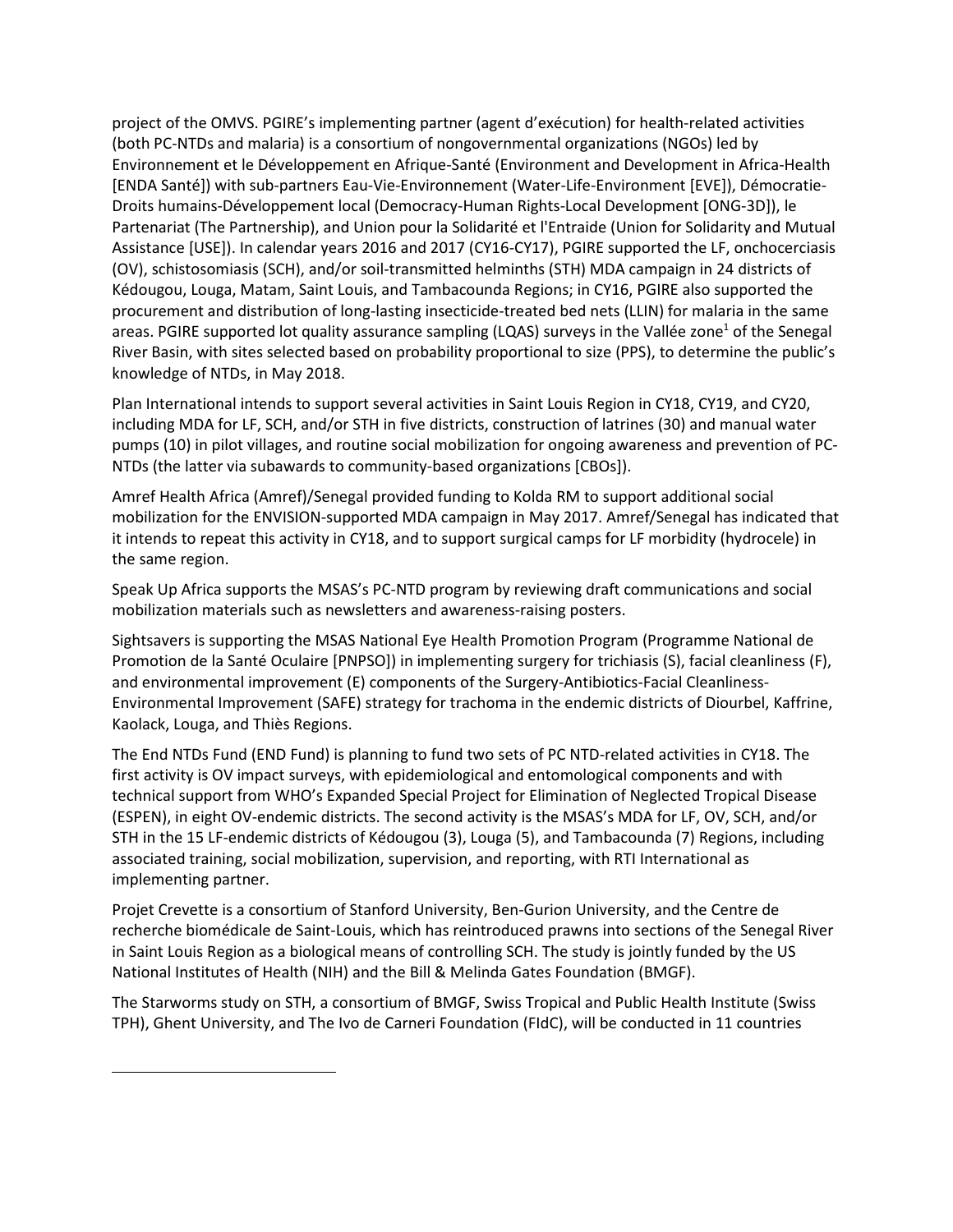including Senegal, in one district per country. The aim is to pilot a global surveillance system to assess anthelminthic drug efficacy and the emergence of drug resistance.

U.S. Peace Corps volunteers (PCVs) collaborated with RTI in FY16 and FY17 on joint social mobilization for and supervision of the MDA campaign in four ENVISION-supported regions (Fatick, Kaffrine, Kolda, and Thiès) where PCVs are also located. Before the campaign, the ICPs oriented the PCVs on PC-NTDs and MDA. In CY18 (early FY19), RTI plans to involve the PCVs in preparations for the campaign in the same regions—potentially including the district- and regional-level planning meetings, as feasible and appropriate.

USAID/Senegal's Assainissement – Changement de Comportement et Eau pour le Senegal (ACCES) current Millennium Potable Water and Sanitation Program (Programme d'eau potable et d'assainissement du Millénaire [PEPAM]) project is implemented by Catholic Relief Services (CRS). The PEPAM is a water and sanitation program run by the project supports the Ministry of Water and Sanitation (Ministère de l'Hydraulique et de l'Assainissement [MHA]) Programme d'eau potable et d'assainissment du Millénaire (PEPAM), and the USAID-funded project bears the same name.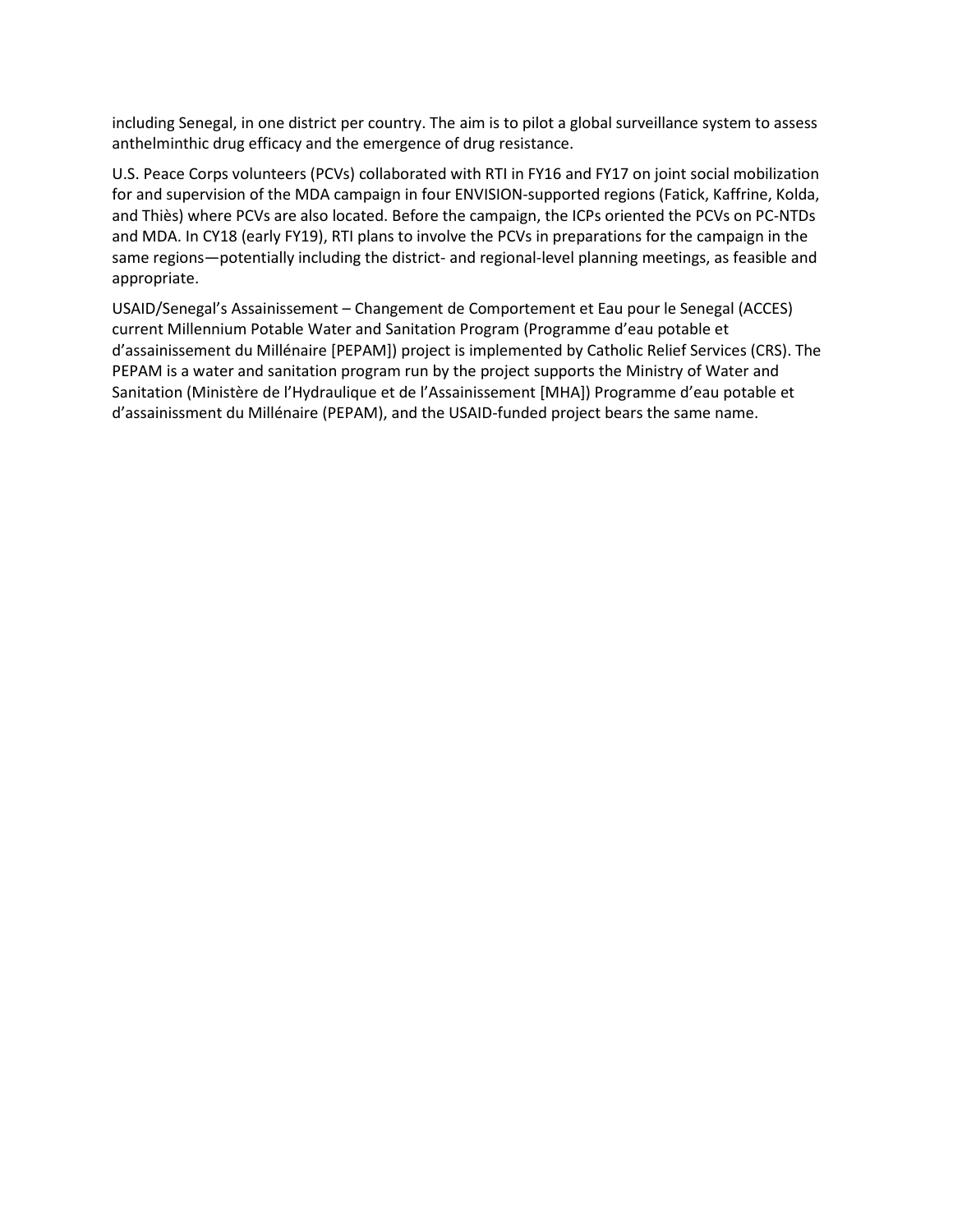## 2. National PC-NTD Program Overview

The Ministry of Health and Social Work (Ministère de la Santè et de l'Action Sociale [MSAS]) Disease Control Directorate (Direction de la Lutte contre la Maladie [DLM]) oversees most NTD activities in Senegal. The DLM supervises the Communicable Diseases Division, which includes the national PC-NTD programs—the National Lymphatic Filariasis Elimination Program (Programme National d'Élimination de la Filariose Lymphatique [PNEFL]); the National Onchocerciasis Control Program (Programme National de Lutte contre l'Onchocercose [PNLO]); the National Bilharzia and Soil-Transmitted Helminths Control Program (Programme National de Lutte contre la Bilharziose et les Géohelminthiases [PNLBG]); and the PNPSO, which is responsible for trachoma—along with the Case Management (CM)-NTD programs.

The Reproductive Health and Child Survival Directorate (Direction de la Santé de la Reproduction et de la Survie de l'Enfant [DSRSE]) oversees the treatment of pre-school-age children (PSAC) (defined as 1 to 4 year olds) for STH, which is conducted using albendazole (ALB).

The MSAS has a Master Plan for Integrated NTD Control, 2016-2020 (launched in September 2016), which establishes the national strategy for control and elimination of PC- and CM-NTDs.

The MSAS first integrated its MDA for LF, OV, SCH, and STH (meaning that it conducted treatment for all diseases at once, administering all medicines together) in 2012 in Tambacounda Region, following the World Health Organization's (WHO's) recommendation. In the other OV-endemic regions—Kédougou and Kolda—OV treatment was first integrated with MDA for the other NTDs (including LF) in 2013. The integration of LF MDA with SCH and STH MDA reached national scale in 2015 with the launch of LF MDA in the other nine LF-endemic regions (Diourbel, Fatick, Kaffrine, Kaolack, Kédougou, Louga, Saint Louis, Thiès, and Ziguinchor). As of mid-July 2018, the criterion for stopping trachoma MDA has been reached and no further trachoma MDA is anticipated.

#### a) Lymphatic Filariasis

Senegal's goal is to eliminate LF as a public health problem by 2020. PNEFL goals include implementing MDA in all endemic districts with ≥65% epidemiological coverage, surgical CM of ≥25% of identified hydrocele cases in endemic zones each year, community CM of ≥75% of identified lymphedema cases with the support of health services, and monitoring the impact of MDA via sentinel sites.

Senegal's strategies include annual MDA using ivermectin (IVM) and ALB in endemic districts, collecting data on morbidity cases (including hydrocele and lymphedema) during MDA campaigns, hydrocele surgery campaigns, community CM of lymphedema, and vector control in cooperation with the National Malaria Control Program (Programme National de Lutte contre le Paludisme [PNLP]) through the distribution of LLINs and other means (indoor residual spraying and control of peri-domestic larval nests).

LF has been fully mapped in Senegal using immunochromatographic test cards (ICT cards). Mapping was conducted as funding became available: 14 districts were mapped in 2003, 6 districts in 2007, 27 districts in 2010, and the final 6 districts in 2012. A total of 50 districts are LF-endemic across 12 of the country's 14 regions (all regions except for Dakar and Matam).

The MSAS collected baseline data (microfilaremia [Mf]) at sentinel sites before initiating LF MDA. These included sites in each of the seven districts of Tambacounda Region in 2007; sites in two districts of Kolda Region and one district of Sédhiou Region in 2012; and sites in one district each in Diourbel, Fatick (also considered to represent Kaolack), Kaffrine, Kédougou, Louga (also considered to represent Saint Louis), Thiès, and Ziguinchor Regions in 2014.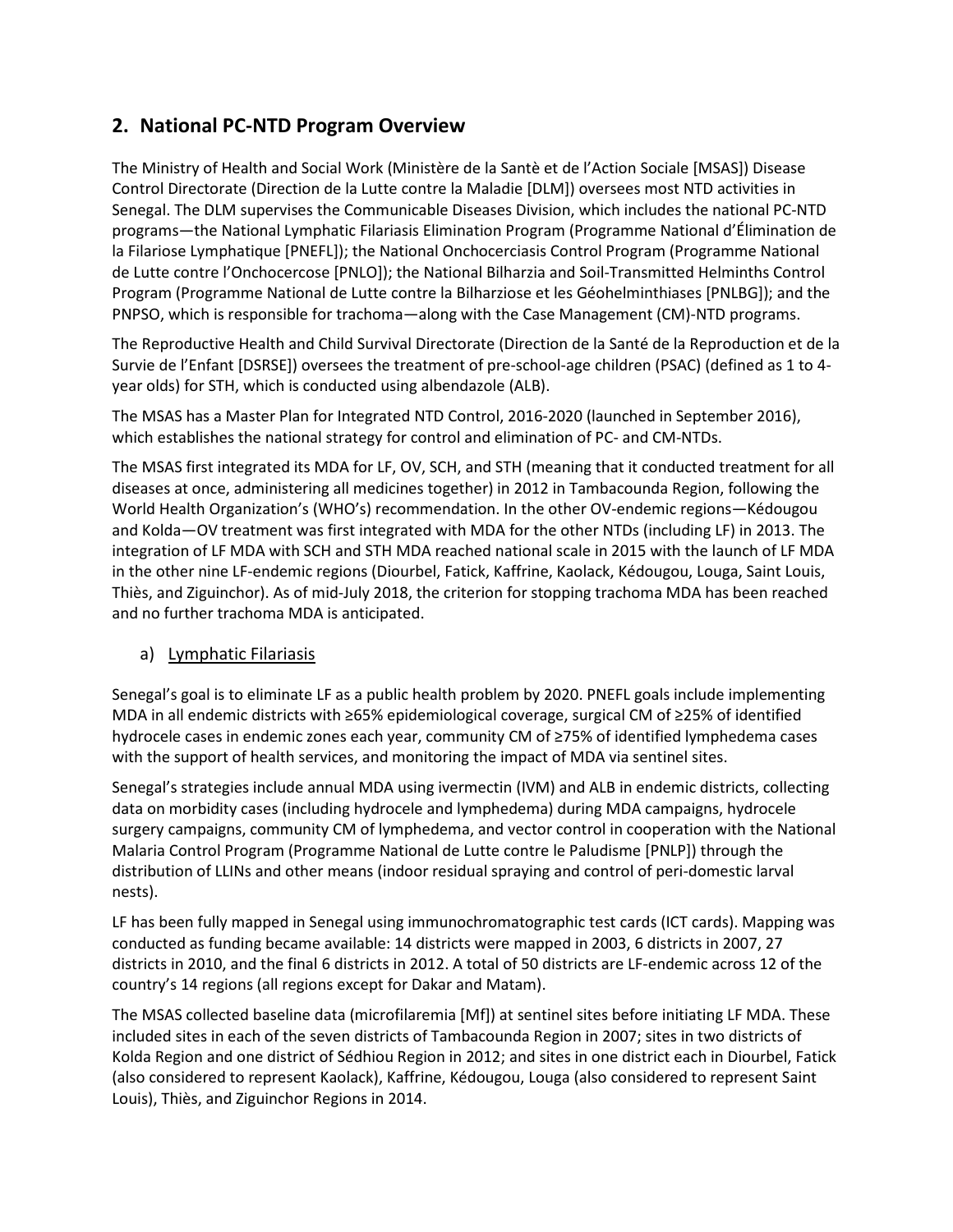LF MDA began in the seven districts of Tambacounda Region in 2007, and was extended to Kolda and Sédhiou Regions in 2013. In 2015, all 50 LF-endemic districts were treated, with 37 receiving treatment for the first time.

The three districts of Sédhiou Region conducted pre-TAS and TAS1 in FY18.

The second prong required for disease elimination is managing morbidity and preventing disability. Over the course of USAID-supported MDA in LF-endemic districts in FY15 (all 50 endemic districts) and FY16 and FY17 (the 33 endemic districts supported by ENVISION in these two years), the DLM developed a list of persons with LF morbidity by appending to the MDA tally sheets a table containing a line-listing of hydrocele and lymphedema cases. In addition, the DLM (via the health districts) has asked drug distributors to refer persons with LF morbidity to the closest health post, where they are then referred to the health district and then on to the RM, which is responsible for organizing CM services.

In FY19, ENVISION will continue support for development of a preliminary LF elimination dossier, which is to be initiated in FY18 Q4.

b) Trachoma

Senegal's goal is to eliminate trachoma as a public health problem by 2020. The MSAS subscribes to the SAFE strategy. As of mid-July 2018, all endemic districts have achieved the stopping MDA criteria (<5% TF) and are now in a surveillance phase, with planned surveillance surveys in 2018-2020.

Trachoma mapping has been performed through clinical grading using the WHO simplified grading system and standard protocol. Mapping started in 2000, and the last 17 suspected-endemic districts were mapped in 2014. Mapping surveys found that all 56 districts mapped were endemic for trachoma (defined as TF >0%): 14 districts with TF 10-29.9%, 13 districts with TF 5-9.9%, and 29 districts with TF >0-4.9%.

TISs conducted with support from ENVISION have confirmed all 27 ever-endemic districts now have <5% TF. This includes 19 districts that have conducted and were able to stop MDA, and eight districts that registered 5%–9.9% TF at baseline in 2013 or earlier and never conducted MDA. Two districts completed TSS and results showed that TF remained <5%.

Reducing the prevalence of trachomatous trichiasis (TT) to less than 1 per 1,000 among the total population (below 0.2% among persons aged 15 years and older) is the other key criterion for elimination. As of mid-July 2018, a total of 45 districts (many of which did not require MDA) had trichiasis prevalence of ≥0.2% among adults, meaning that surgical interventions are required.

RTI has assisted the PNPSO, starting in FY17, to collect and compile information and data – including TF and TT prevalence, treatment coverage, SAFE interventions, and survey results – required for validation of the elimination of trachoma as a public health problem. This will help to ensure that the MSAS is ready to submit its dossier as soon as it meets both the TF and TT criteria.

ENVISION will continue to support all required TISs, TSSs, and trachoma elimination dossier development; as of mid-July 2018, it is not expected that any further mapping or MDA will be required. Needs beyond FY18 are expected to include TSSs in FY19 (19 districts) and FY20 (two districts).

c) Onchocerciasis

Senegal's goal is to eliminate OV in all endemic communities. The specific objectives of the PNLO include implementing annual MDA with IVM with programmatic coverage of ≥80% in all OV-endemic villages,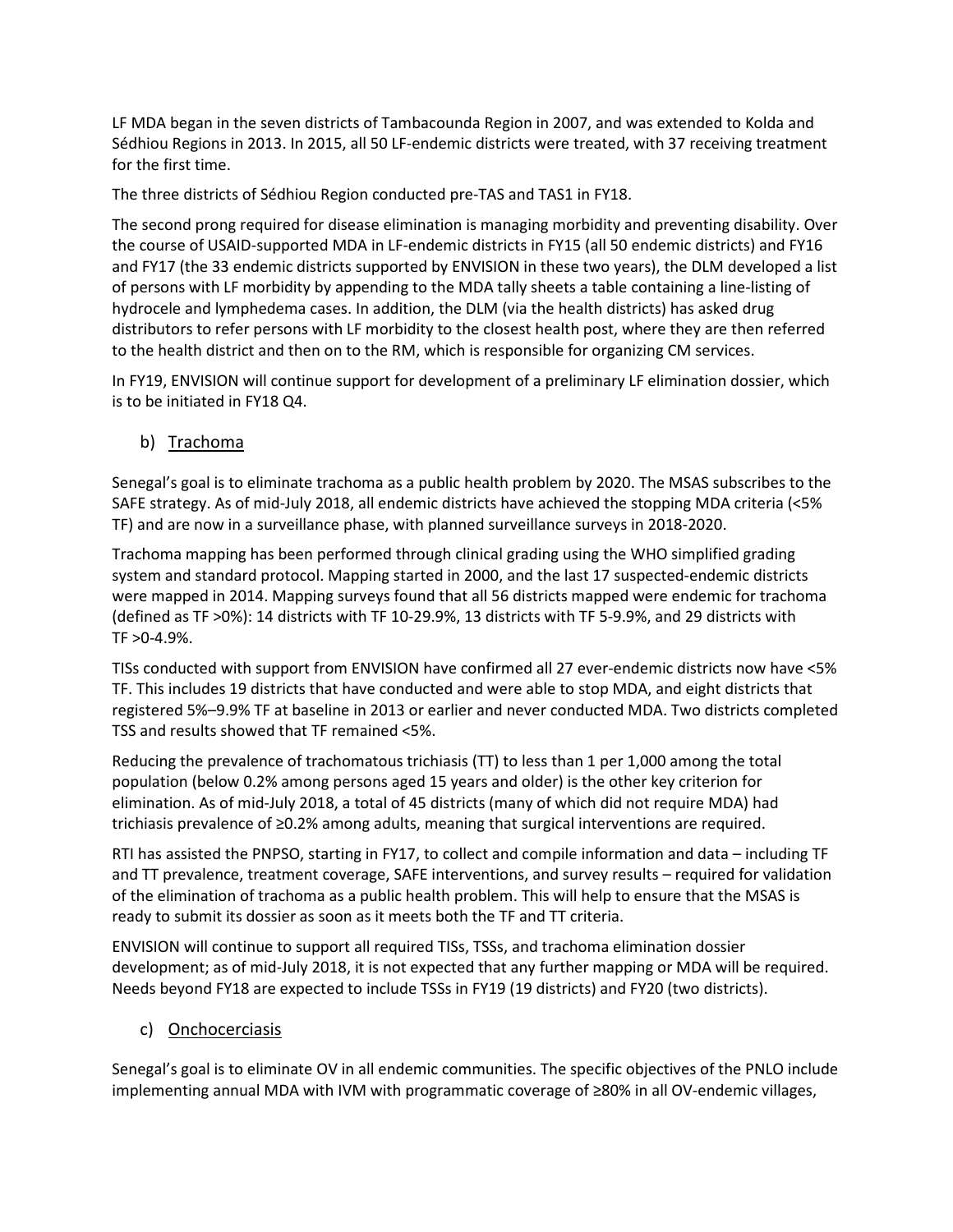monitoring MDA impact via annual epidemiological evaluations in the network of village sentinel sites, and detecting transmission risk via annual entomological evaluation at capture points. After many years of treatment and assessments in known endemic areas, OV elimination seems possible.

OV was mapped in the southeast and south of Senegal in 1987, using skin snip microscopy (all age groups) and, in certain villages, ophthalmological examination (ages ≥ 5 years).

The PNLO control strategy is annual MDA with IVM in endemic zones, in Kédougou Region, Kolda Region, and Tambacounda Region.

The PNLO conducted treatment via health worker-led community-based treatment with IVM (1988– 1996) or community-directed treatment with IVM (CDTI, 1996–2005) in all known endemic foci. Beginning in 2012 in Tambacounda Region and in 2013 in Kédougou and Kolda Regions, the MSAS shifted to an MDA model, integrating the treatment for OV with MDA for LF.

The MSAS conducted epidemiological assessments of the impact of IVM treatment on OV in 1996, 1999, 2000, 2001, 2002, 2003, 2006, and 2007. These assessments covered approximately 620 villages across eight districts, three regions, and two river basins (Falémé and Gambie); 73 sentinel villages were established, and a selection of these was visited during each assessment, which tested the entire population aged more than one year with skin snip microscopy.

During 2006-2011, Senegal's MSAS and Mali's Ministry of Health and Public Hygiene conducted a longitudinal study to determine whether OV could be eliminated in the African context through IVM treatment alone. This study focused on three OV-hyperendemic foci—along the Gambia River in Senegal, the Falémé River on the border of Senegal and Mali, and the Bakoyé River in Mali—in which 15 to 17 years of annual or six-monthly treatments with IVM had been conducted. The study combined epidemiological methods and entomological methods. Treatment was stopped in the test areas of five to eight villages in each focus area and, subsequently, in the entire study area. Five years after the last treatment, all infection and transmission indicators were below the postulated thresholds for elimination. As the treatment stoppage was experimental, the MSAS resumed treatment in 2013.

In 2014–2015, the PNLO conducted a comprehensive OV impact survey involving both epidemiological (in 2014) and entomological (in 2014 and 2015) components in these three regions. In all three regions, the epidemiological component consisted of OV skin snips (ages ≥five years) analyzed by microscope and paired with dried blood spot (DBS)-based OV antibody tests using Ov16 antigens (ages ≥five years in Kédougou Region and ≥one year in Kolda and Tambacounda Regions), which were subjected to enzymelinked immunosorbent assay (ELISA). The entomological assessments identified no blackflies positive for the O. volvulus parasite by testing with O-150 polymerase chain reaction (Poolscreen).

Senegal's national OV expert committee (NOEC) held its first meeting in February 2017, with participation by the Ministries of Health of Guinea, Mali, and Benin. Key outcomes include the recommendation that a NOEC be established officially and the identification of the country's OV transmission zones. The committee recommended that the eight OV-endemic districts, all of which are co-endemic for LF, continue MDA for both diseases through 2019 or later, depending on the district; if MDA can be sustained with high treatment coverage, it seems likely that the country could stop MDA for OV before 2025.Schistosomiasis

Senegal's goal is to treat at least 80% of school-aged children (SAC) and groups at risk for SCH by 2020. Specific objectives of the PNLBG include implementing MDA with ≥80% program coverage in all SCHendemic districts and determining the impact of interventions via regular evaluations of sentinel sites. The last districts were mapped for SCH in 2013.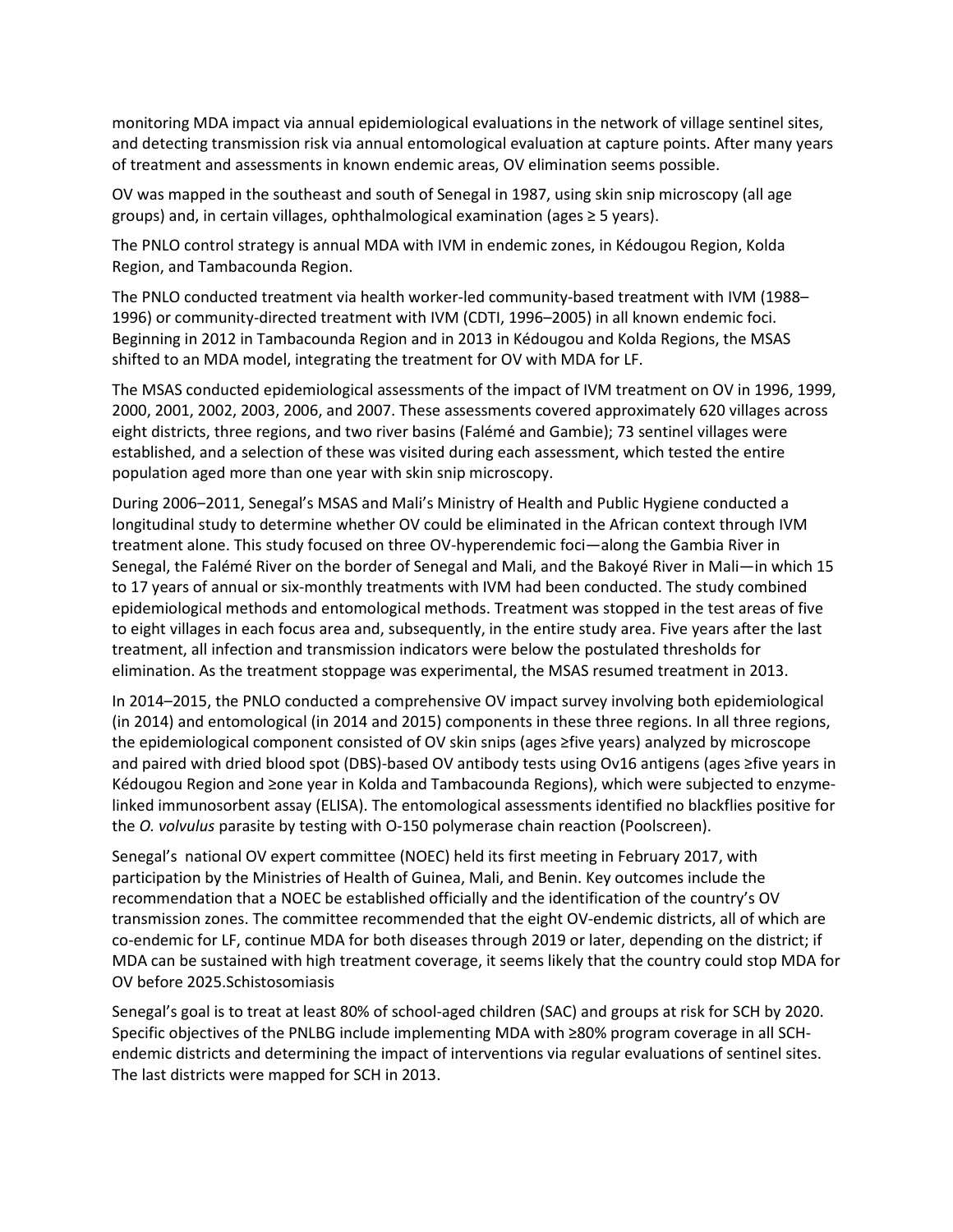Strategies include ensuring the availability of praziquantel (PZQ) in all health facilities in high- and moderate-risk areas for both routine treatment (for which patients are charged) and MDA, conducting MDA with PZQ for SAC and at-risk groups in high- and moderate-risk communities, performing case-bycase PZQ treatment of patients at the health facility level in low-risk zones, and promoting hygiene and sanitation in cooperation with other sectors.

Baseline data showed that 60 districts are endemic for SCH (defined as prevalence ≥1%, determined by parasitological means) – though one of these is considered due to imported cases, and not identified as endemic, bringing the total to 59 – including 18 high-risk districts (≥50%), 29 moderate-risk districts (≥10% to <50%), and 12 (11) low-risk districts (≥1% to <10%). The mapping took place in 70 districts overall: 10 in 1996; 21 in 2003; 13 in 2009; three in 2010; four in 2012; and in 19 in 2013. Prevalence evaluation surveys conducted in later years have shown that selected districts have since changed their risk category or are no longer endemic.

The MSAS conducted SCH-STH prevalence evaluation surveys in 11 districts (representing a total of 24 districts, via ecological zones) in FY16, and eight districts in FY17, that had each completed at least five rounds of SCH MDA at the time of the survey. The standard tests (dipsticks and filtration for urine and the Kato-Katz technique for stools) were used; in FY16, the circulating cathodic antigen point-of-care test, provided by TFGH, was also included as operational research. Where results for S. haematobium and S. mansoni varied, the higher of the two was used for programmatic decision-making.

The FY16 survey, which covered the regions of the Senegal River Basin divided by ecological zone, showed the following:

- The Haut Bassin zone, which extends from the Fouta Djalon to Bakel and included ten districts, has prevalence ≥50%.
- The Vallée zone, which extends from Bakel to Dagana and included six districts, has prevalence ≥50%.
- The Delta zone, which extends from Dagana to the mouth of the Senegal River a few kilometers downstream from Saint Louis and included eight districts, has prevalence ≥50%.

According to WHO, the districts situated in these zones should all conduct SCH MDA two times per year. The MSAS aims to conduct MDA in these districts once per year given the understanding that the WHO donation of PZQ will cover once-yearly treatment only.

Results from the FY17 survey, which was district based, revealed the following prevalence results:

- One district registered ≥50%: Per WHO guidance, twice-yearly PZQ MDA is required, but in practice, MDA will take place annually.
- Two districts registered ≥10% and <50%: PZQ MDA is required at the same frequency as previously; for both districts, this is once every two years.
- Three districts registered ≥1% and <10%: PZQ MDA is required once every two years.
- Two districts registered <1%: No further PZQ MDA is needed.

In FY18 Q1-Q2, SCH-STH prevalence evaluation surveys were conducted in three districts; as of mid-July 2018, the results are being analyzed.

In FY19, ENVISION will fund and participate in a technical meeting to develop a roadmap for SCH (and STH) control.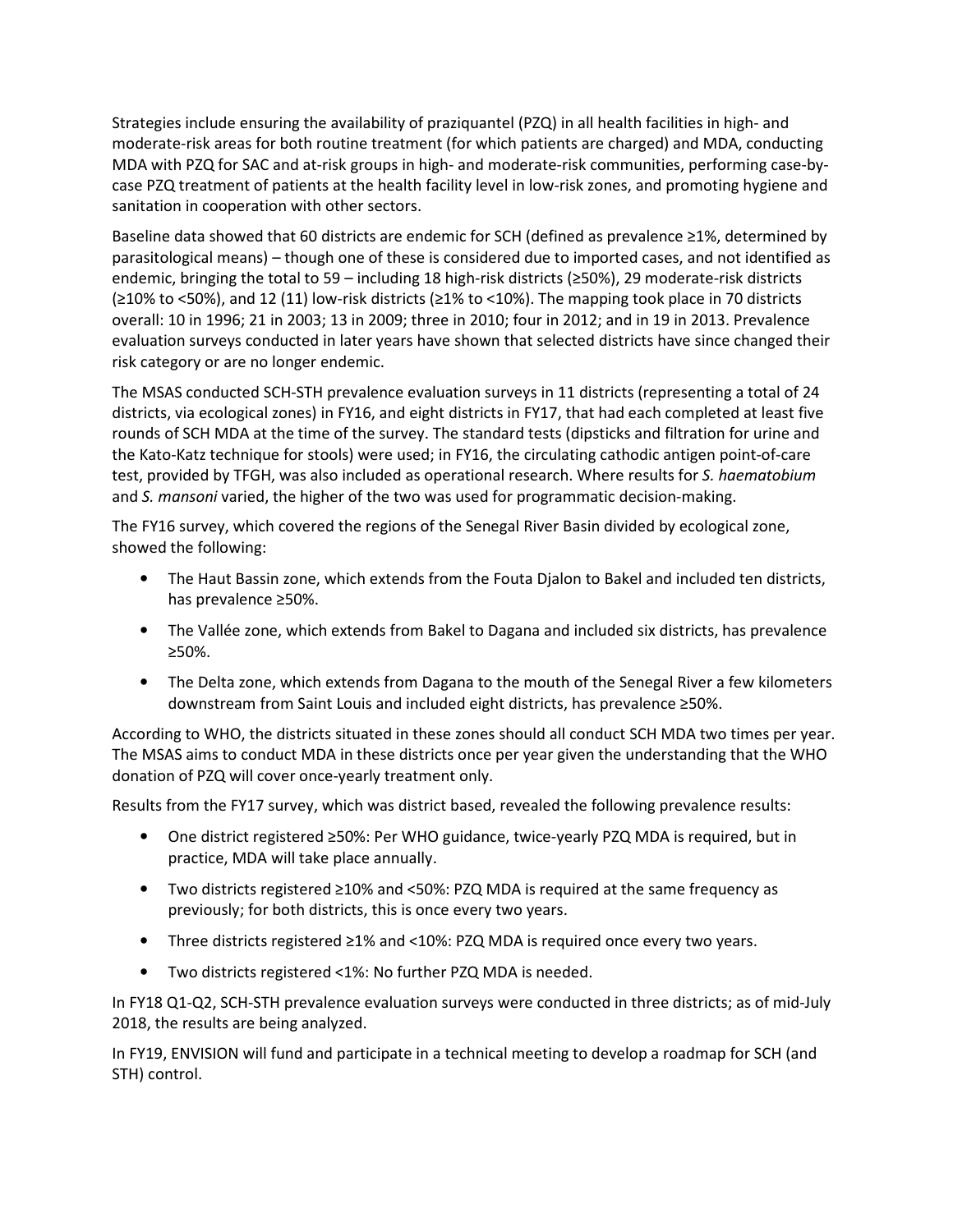#### d) Soil transmitted Helminths

Senegal's goal is to treat at least 80% of SAC (aged 5–14 years) for STH by 2020. Specific objectives of the PNLBG include implementing MDA with ≥80% program coverage in all endemic districts, although in practice MDA occurs once per year, and determining the impact of interventions via regular evaluations of sentinel sites. The last districts were mapped for STH in 2013.

Strategies include ensuring the permanent availability of mebendazole (MEB) or ALB in all of the country's health facilities, performing MDA using MEB or ALB in schools and the community, providing case-by-case treatment of patients using MEB or ALB in health facilities, and promoting hygiene and sanitation in cooperation with other sectors. In practice, MDA for STH has been conducted using ALB, not MEB, since 2010.

MSAS baseline data showed that 4 districts were high risk (≥50%), that 7 districts were moderate risk (≥20% and <50%), and that 39 districts were low risk (<20%); among the low-risk districts, 23 had prevalence of 0%. The mapping took place in 50 districts overall: one in 2003; five in 2008; 12 in 2009; four in 2010; seven in 2012; 21 in 2013. For 26 districts, baseline data are not available. Per WHO guidance, high-risk areas should conduct MDA twice per year, moderate-risk areas should conduct MDA once per year, and low-risk areas should conduct case-by-case treatment only (no MDA). Prevalence evaluation surveys conducted in later years have shown that selected districts have since changed their risk category or are no longer endemic.

The MSAS conducted SCH-STH prevalence evaluation surveys in 11 districts in FY16 and in 8 districts in FY17, that had each completed at least five rounds of SCH MDA at the time of the survey. STH was also surveyed at that time, using examination of stools through the Kato-Katz technique. The FY16 survey, which covered the regions of the Senegal River Basin divided by ecological zone, showed the following:

- The Haut Bassin zone, which included 10 districts, the prevalence of STH was <2%. Per WHO guidance, no further STH MDA is required.
- The Vallée and Delta zones, which included six and eight districts respectively, the prevalence of STH was ≥2% and <10%, meaning that STH MDA is required once every two years.

Results from the FY17 survey, which was district based, show the following for STH:

- One district registered ≥20% and <50%: The previous frequency of MDA should be maintained (in practice, annually).
- Three districts registered ≥10% and <20%: MDA is required annually.
- Two districts registered ≥2% and <10%: MDA is required once every two years.
- Two districts registered <2%: No further MDA is needed.

In FY18 Q1-Q2, STH-SCH prevalence evaluation surveys were conducted in three districts, and STH prevalence evaluation surveys in three districts; as of mid-July 2018, the results are being analyzed.

STH prevalence evaluation surveys are indicated in FY19 in three districts that have conducted five-six rounds of STH MDA with ALB with ≥75% program coverage among SAC and have not yet performed prevalence evaluation surveys for STH.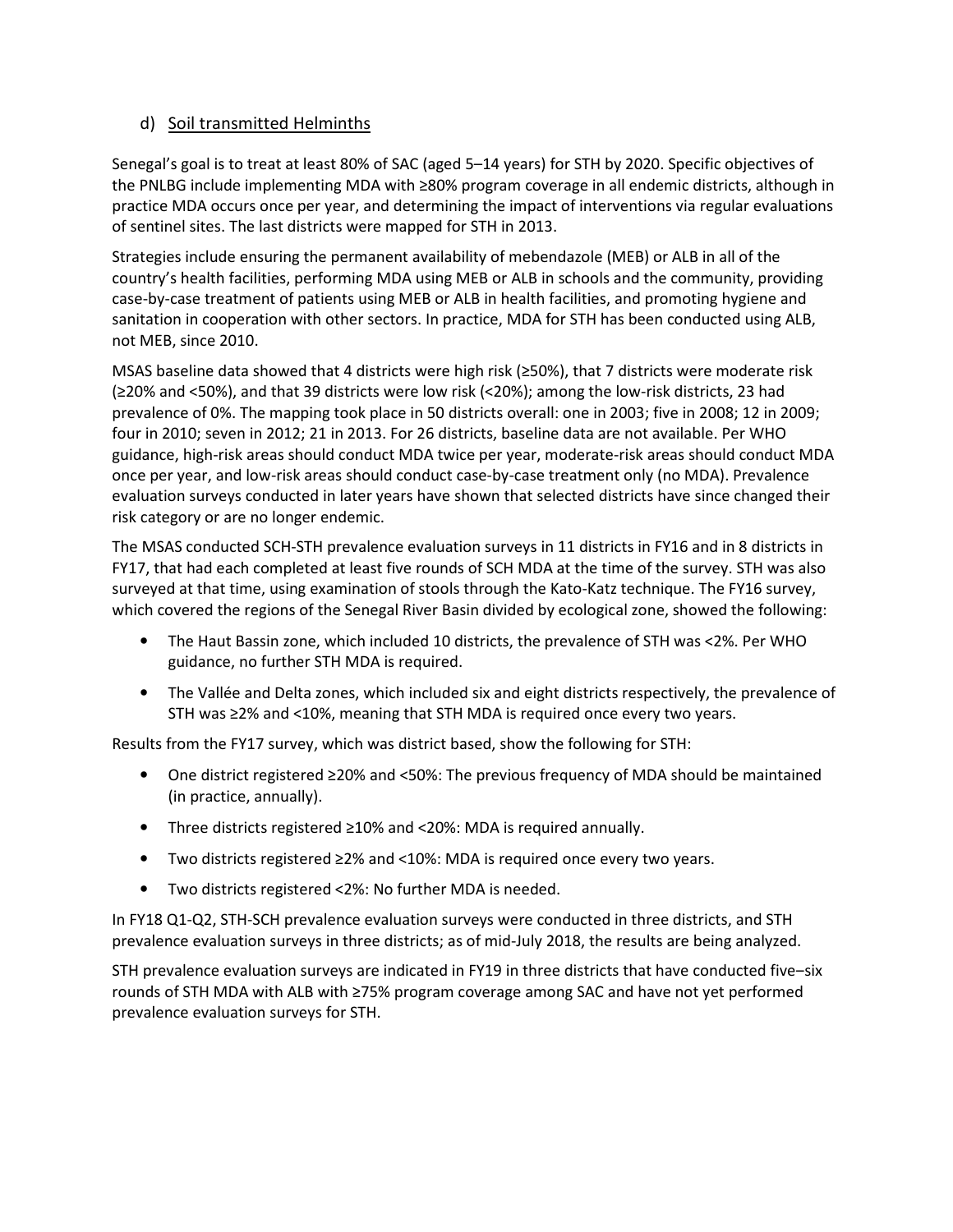## PLANNED ACTIVITIES

#### 1. PC-NTD Program Capacity Strengthening

a) Strategic Capacity Strengthening Approach

#### Capacity goals

The MSAS's overall NTD-related goals are stated in its Master Plan for Integrated NTD Control, 2016- 2020. All four of the Master Plan's Strategic Priorities (and several of the Strategic Objectives within the Strategic Priorities), can be read as being concerned with capacity:

- 1. "Expand access to interventions and build system capacity" Strategic Objective 1.3, "Strengthen the health system and capacity of MTN programs";
- 2. "Strengthen the results-based planning, resource mobilization and financial sustainability of national NTD programs" – Strategic Objectives 2.1, "Improve planning of NTD interventions at all levels of the health pyramid by 2020" and 2.2, "Institutionalize funding for NTD programs";
- 3. Strengthen advocacy, coordination and national ownership of NTD control Strategic Objectives 3.1, "Strengthen National Coordination Mechanisms for NTD Control," 3.2, "Strengthen intra and intersectoral collaboration," and 3.3, "Strengthen communication on NTDs, sustainable development and development (émergence)";
- 4. Strengthen NTD monitoring, evaluation, monitoring and research Strategic Objective 4.2, "Strengthen surveillance and research."

ENVISION's high-level goals in support of the PLMTN's capacity are represented by selected intermediate results (IRs) drawn from the project's results framework, namely:

- 1. The country has a plan of action that outlines surveillance strategies for LF, OV, and trachoma and appropriate, evidence-based strategies for SCH and STH control (IR 3).
- 2. The MSAS reports on MDA results (through data validation meetings and/or a written report), identifying districts with low coverage and analyzing the cause(s) (IR 2).
- 3. The country utilizes the Integrated NTD database to generate the Joint Reporting Form (JRF) and/or Trachoma Elimination Monitoring Form (TEMF) and submits the Joint Application Package (JAP) or TEMF on time (IR 2).
- 4. The country has information readily available on funding resources and gaps (IR 3).

#### Capacity strengthening strategy

The area of focus for ENVISION's capacity strengthening strategy is the following:

- 1. Strengthening of capacities for planning, monitoring, and evaluation:
	- a. In the supported RMs and health districts, the ENVISION Regional Focal Points will use the quarterly meetings of the Health Region Management Team (Équipe Cadre de Région [ECR]) and the monthly meetings of each Health District Management Team (Équipe Cadre de District [ECD]) to raise issues related to PC-NTDs, ensuring that the regional and district-level MSAS teams and partners receive the latest technical information and guidance from the PLMTN. Before, during, and after the MDA campaigns, the ENVISION Regional Focal Points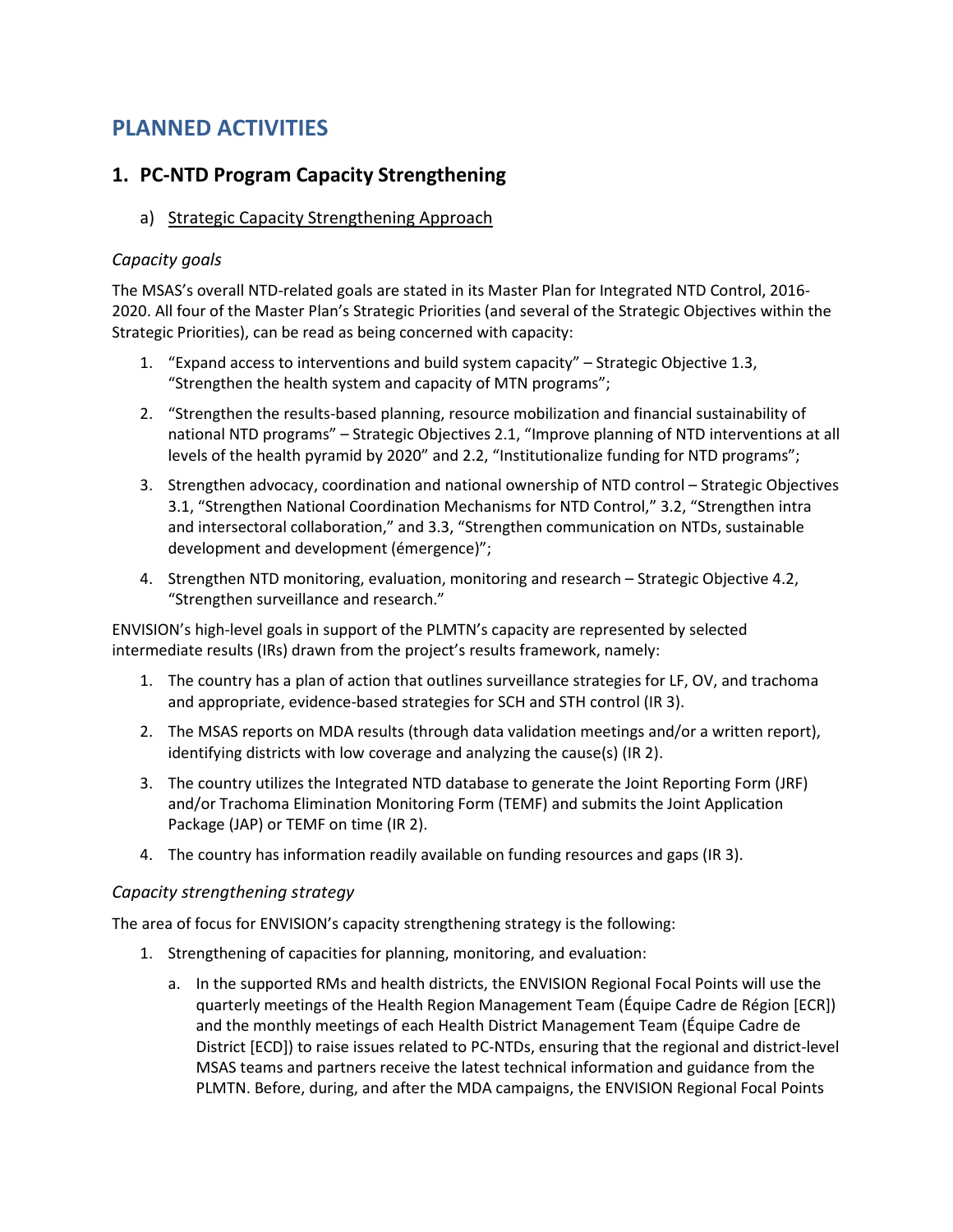accompany and provide organizational and technical support to the RMs and health districts.

- b. In each of the PLMTN's activities that are supported by ENVISION, RTI will continue to assign an RTI staff person to support and accompany the DLM in identifying the appropriate documents (WHO guidelines, protocols, and forms), synthesizing this technical guidance for her or his colleagues, and developing a plan and timeline for the activity, paying attention to meeting the deadlines set by the MSAS and/or WHO. RTI will help to ensure that the PLMTN/DLM team receives copies of all key WHO guidelines, protocols, and recommendations.
- b) Capacity Strengthening Objectives and Interventions

#### Objective 1: Strengthen capacities for planning, monitoring, and evaluation

Intervention 1: Closely accompany PLMTN/DLM staff in activity planning, protocol development, implementation, and M&E: Central-level RTI staff will closely accompany the PLMTN/DLM staff in the following:

- a. Jointly cleaning and finalizing the DLM NTD PTA for CY19 and establishing an action plan with a timeline and a checklist.
- b. In each of the PLMTN annual program phases (planning, coordination, protocol development, implementation, and M&E), RTI will do the following:
	- i. Assign a staff person to support and accompany the PLMTN/DLM in identifying the appropriate documents (WHO guidelines, protocols, and forms), synthesizing this technical guidance for her or his colleagues, and developing a plan and timeline for the activity, paying particular attention to meeting the deadlines set by the MSAS and/or WHO;
	- ii. Help to ensure that the PLMTN/DLM team receives copies of all key WHO guidelines, protocols, and recommendations; and
	- iii. To make sure that the preceding documents are understood, collaborate with the PLMTN/DLM team to provide individual or group orientations on particular topics within those documents for members of that team.

Intervention 2: Integrated NTD Database, TIPAC, and USAID M&E Workbooks training/refreshertraining for PLMTN/DLM personnel: See description of "Integrated NTD Database, TIPAC, and USAID M&E Workbooks training/refresher-training for PLMTN/DLM personnel," under Training.

Intervention 3: Accompany the MSAS's RM and health district staff in activity planning, implementation, and M&E: In the 7 RMs and 30 health districts supported by ENVISION for MDA, RTI's Regional Focal Points will do the following:

- a. Use the quarterly meetings of the ECRs and the monthly meetings of the ECDs to raise issues related to PC-NTDs, ensuring that the MSAS teams and partners at these levels receive the latest technical information and guidance from the PLMTN/DLM; and
- b. Accompany and provide organizational and technical support to the RMs and health districts before, during, and after MDA. During the MDA orientations, the Regional Focal Points will assist MSAS personnel in administering pre and post-tests to the ECRs and ECDs; after the orientations, they will assist as needed to provide reminders and explanation of the recommendations from the sessions.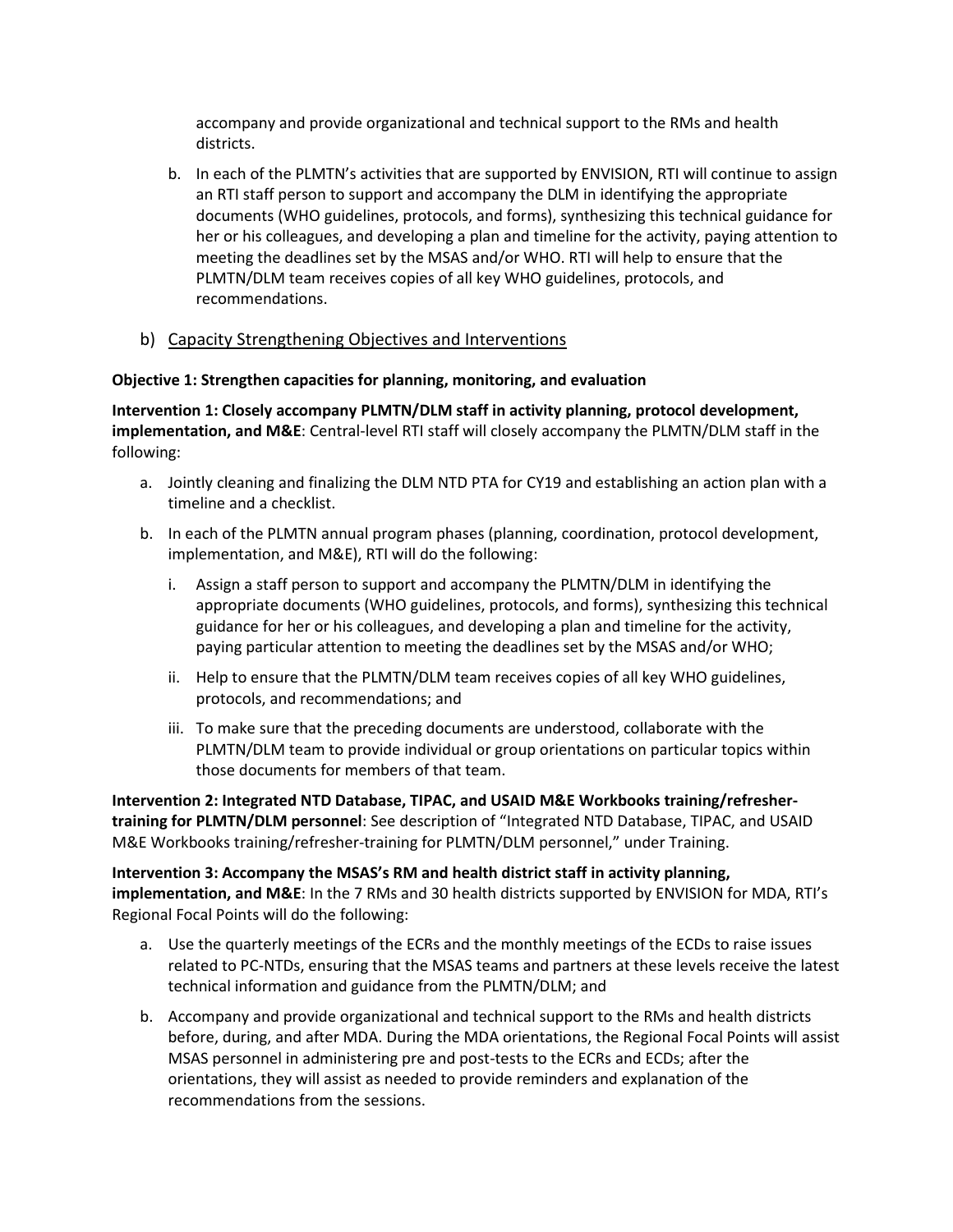#### c) Monitoring and Evaluating Proposed Capacity Strengthening Interventions

#### Assessing progress

RTI will financially and technically support the PLMTN/DLM to hold PC-NTD-related coordination meetings as scheduled and will help the PLMTN/DLM track the participation of PC-NTD partners in these meetings. RTI will also assist the PLMTN/DLM to develop specific-measurable-achievable-relevant-timebound (SMART)-type recommendations at the end of each coordination meeting, focusing on assigning responsibility to specific PLMTN/DLM personnel.

#### Objective 1: Strengthen capacities for planning, monitoring, and evaluation

#### Indicators:

• Number of MSAS M&E tools finalized, including the NTD Master Plan and NTD M&E Plan.

| Project<br>assistance area                                                               | Capacity strengthening interventions/activities                                                                                                                                                                                                                                                                                                                                                                                                                                                                                                                                                                                                           | <b>Intended outcomes</b>                                                                                                                                                                                                                                                                                                   |
|------------------------------------------------------------------------------------------|-----------------------------------------------------------------------------------------------------------------------------------------------------------------------------------------------------------------------------------------------------------------------------------------------------------------------------------------------------------------------------------------------------------------------------------------------------------------------------------------------------------------------------------------------------------------------------------------------------------------------------------------------------------|----------------------------------------------------------------------------------------------------------------------------------------------------------------------------------------------------------------------------------------------------------------------------------------------------------------------------|
| a. Strategic<br><b>Planning</b>                                                          | Jointly clean and finalize the DLM NTD PTA for<br>$\bullet$<br>2019 and establish an action plan with a<br>timeline and a checklist<br>Encourage the PLMTN/DLM to designate a<br>$\bullet$<br>staff member to synthesize technical guidance<br>and develop a plan and timeline for each<br>related activity; assign an RTI staff person to<br>support and accompany this person<br>Use the MSAS's weekly and quarterly NTD<br>$\bullet$<br>coordination meetings to share information,<br>guidance, and tools related to PC-NTDs<br>Use the quarterly ECR meetings and monthly<br>$\bullet$<br>ECD meetings to raise issues related to PC-<br><b>NTDs</b> | The PLMTN/DLM's<br>coordination and monitoring of<br>PC-NTD-related activities, and<br>its leadership in this area, will<br>be strengthened<br>The PLMTN/DLM staff's<br>knowledge of WHO's PC-NTD-<br>related guidance and protocols<br>will be strengthened,<br>improving the coherence of its<br>activity implementation |
| c. Building<br>Advocacy for a<br><b>Sustainable</b><br><b>National PC-NTD</b><br>Program | Ensure involvement in and/or support for PC-NTD<br>control activities of local elected officials                                                                                                                                                                                                                                                                                                                                                                                                                                                                                                                                                          | Increased support for PC-NTD<br>control activities by local<br>elected officials                                                                                                                                                                                                                                           |
| e. MDA Coverage                                                                          | The Daily reporting form enables the central-,<br>regional-, and district-level MSAS to know the daily<br>status of coverage during the MDA campaign in<br>ENVISION-supported areas. RTI helped the MSAS<br>to finalize this tool by correcting formulae and<br>population data and to build the capacity of the<br>central, regional, and district levels to fill in the<br>template correctly                                                                                                                                                                                                                                                           | MDA coverage is monitored<br>daily in ENVISION-supported<br>areas, and issues are<br>addressed as needed, by either<br>strengthening supervision or<br>increasing the number of drug<br>distributors                                                                                                                       |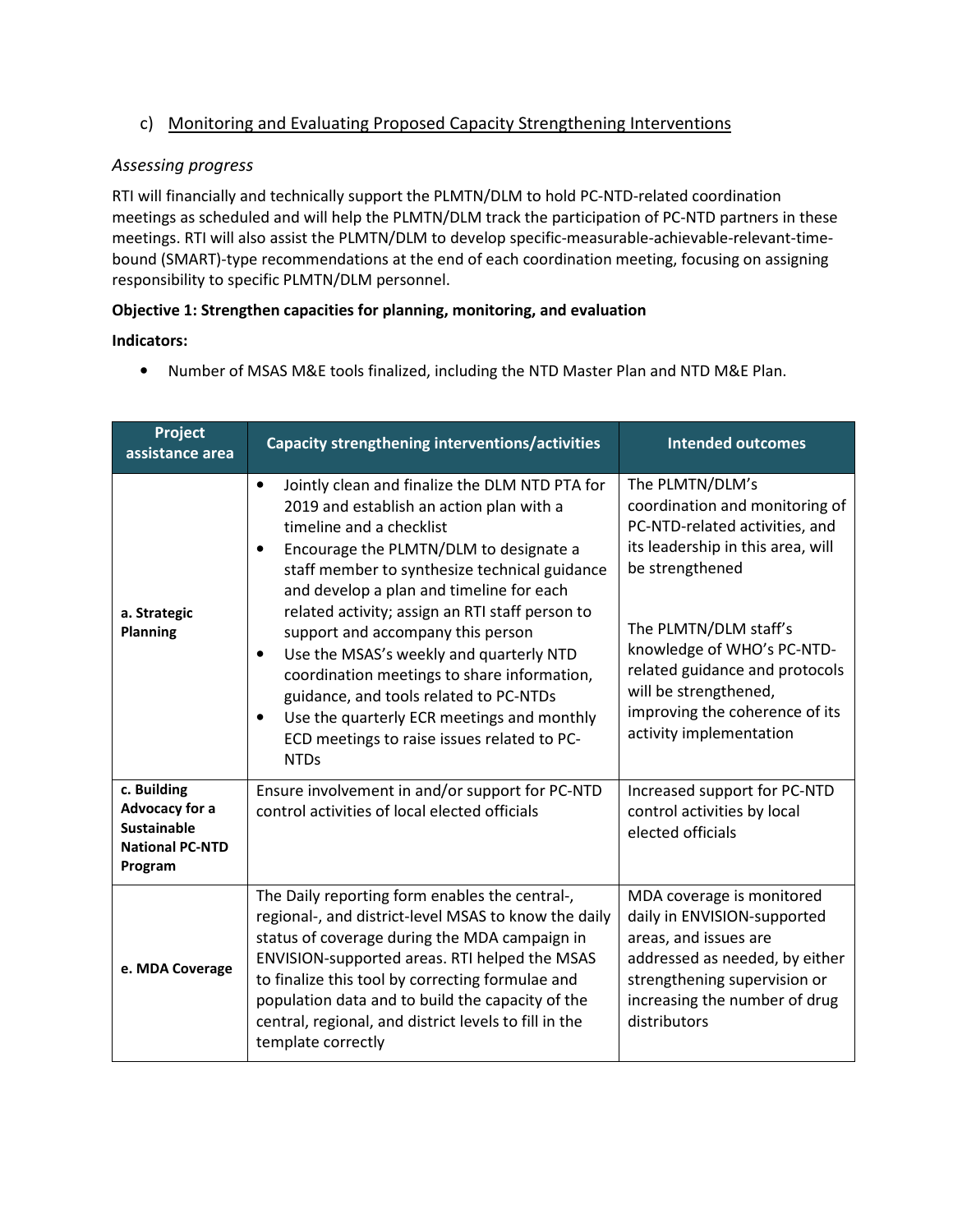| Project<br>assistance area                                                                  | Capacity strengthening interventions/activities                                                                                                                                                                                            | <b>Intended outcomes</b>                                                                                                             |
|---------------------------------------------------------------------------------------------|--------------------------------------------------------------------------------------------------------------------------------------------------------------------------------------------------------------------------------------------|--------------------------------------------------------------------------------------------------------------------------------------|
| f. Social<br><b>Mobilization to</b><br><b>Enable PC-NTD</b><br>Program<br><b>Activities</b> | Organize an orientation/refresher session on PC-<br>NTDs for BREIPS personnel and MSAS NTD Focal<br>Points                                                                                                                                 | The BREIPS will have the<br>topical knowledge to conduct<br>PC-NTD-related<br>communications activities<br>throughout the year       |
| h. Drug Supply<br>and Commodity<br><b>Management and</b><br>Procurement                     | Joint annual update of the JAP (JRF, JRSM, EPIRF)<br>involving the DLM's NTD Pharmacist                                                                                                                                                    | The collaboration between RTI<br>and DLM on the JAP will make<br>it possible to more accurately<br>estimate PC-NTD MDA drug<br>needs |
| i. Supervision for<br><b>MDA</b>                                                            | Review the approach to MDA supervision,<br>stressing the need for data quality control                                                                                                                                                     | The data entered in the tally<br>sheets will be more coherent                                                                        |
| I. Dossier<br><b>Development</b>                                                            | Jointly review and update the working drafts of<br>the LF and trachoma elimination dossiers with the<br>PLMTN/DLM and with any of the MSAS's relevant<br>partners, with remote quality control by RTI HQ's<br>LF and trachoma focal points | The MSAS's LF and trachoma<br>elimination dossiers will be as<br>complete as possible with<br>currently-available data               |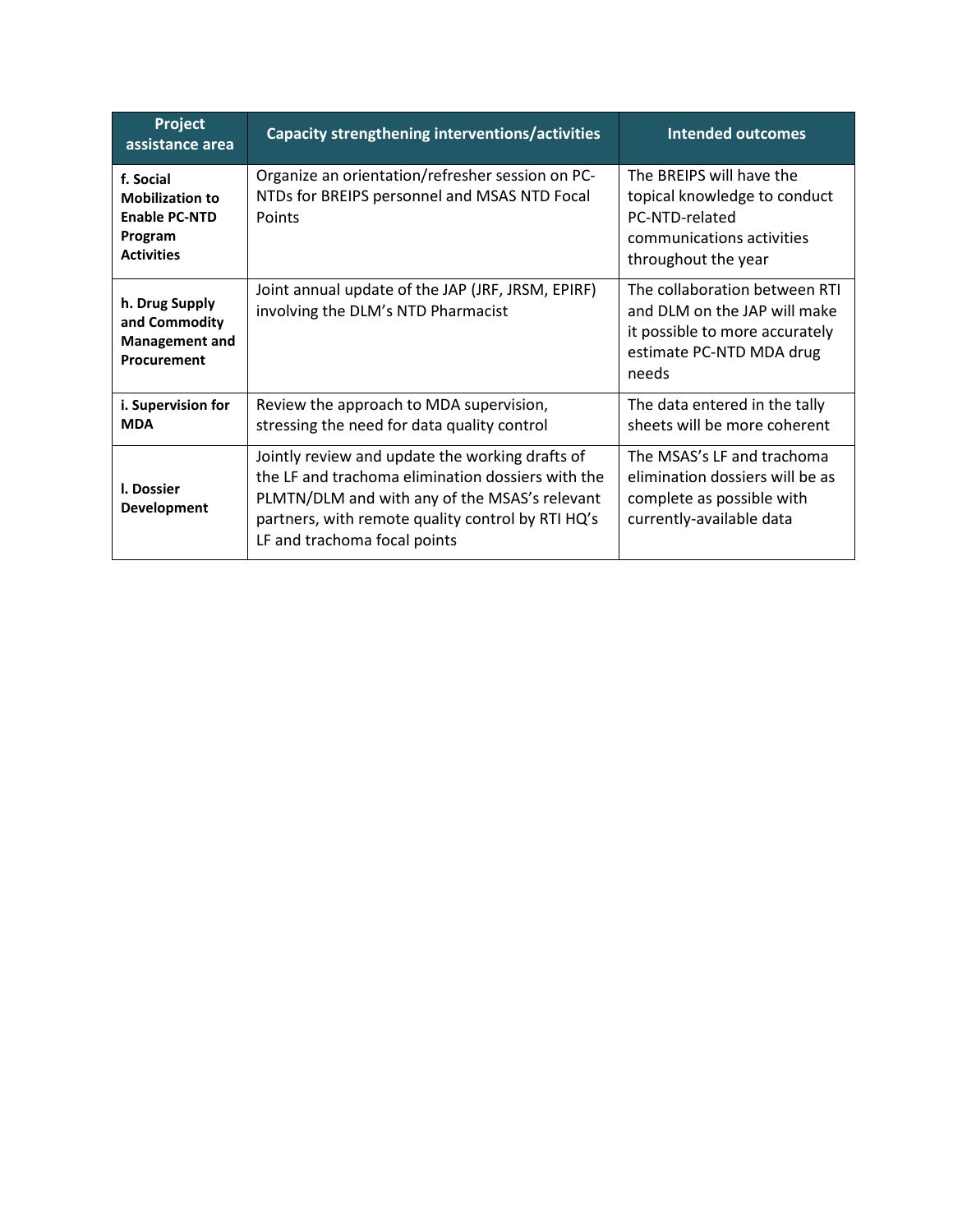### 2. Project Assistance

#### a) Strategic Planning

Participation in the MSAS's weekly NTD coordination meetings: RTI will regularly participate in these MSAS meetings, which are run by the PLMTN/DLM, as invited and appropriate.

Funding of and participation in the MSAS's quarterly NTD coordination meetings: RTI will fund and participate in three of these quarterly meetings run by the PLMTN/DLM. This meeting is held to monitor the progress of planned activities, discuss challenges, share information related to NTDs, and avoid duplication between partners.

Participation by RTI and PLMTN/DLM staff in the quarterly coordination meetings of seven RMs: The RMs conduct general quarterly coordination meetings, covering all health topics under their purview. ENVISION will fund the participation of PLMTN/DLM and RTI/Dakar staff in one quarterly coordination meeting in each of the seven RMs supported by ENVISION for integrated MDA. (RTI's Regional Focal Points will participate in all such meetings, in their parent RMs.)

Participation in the monthly coordination meetings of 30 health districts: Within each of the 30 health districts supported by ENVISION for MDA, RTI's local Regional Focal Point will attend monthly health district meetings organized by the health district ECDs. These health district meetings cover all health topics under the district's purview and constitute an opportunity to keep NTDs on the radar year-round.

Funding of and participation in technical meeting to develop a roadmap for SCH control: ENVISION will fund and participate in a meeting, with technical assistance from a recognized SCH expert, to assist in developing a roadmap. DLM and RTI personnel will compile data and prepare presentations for the meeting, and draft the report afterwards.

Updating and use of the TIPAC: ENVISION will conduct quarterly work sessions with the new PLMTN Data Manager to update the data in this tool.

b) NTD Secretariat

Internet connectivity for the PLMTN/DLM: In FY16-FY18, ENVISION paid for a subscription to a reliable internet service provider for the MSAS NTD team located in the DLM Dakar office and equipped the office with appropriate routers. ENVISION will continue to pay for this service in FY19.

Air time for existing mobile phone SIM cards for the DLM's NTD personnel: In FY17, RTI ENVISION added 10 subscriber identity module (SIM) cards to its existing network of mobile phone numbers with a mobile phone service provider, for DLM NTD staff, as an economical way of enabling DLM staff to communicate more effectively. ENVISION will continue to pay for this service in FY19.

External hard drives for backup and archiving by the PLMTN's data manager: ENVISION will purchase two external hard drives for use by the PLMTN data manager, to allow for regular proper backing up and archiving of the MSAS's working versions of the Integrated NTD Database, TIPAC, and other key PC-NTDrelated electronic files.

c) Building Advocacy for a Sustainable National PC-NTD Program

Raise awareness of PC-NTDs among local elected officials: in their respective RMs, RTI's Regional Focal Points together with the ECRs will schedule meetings with the Support Unit for Local Elected Officials (Cellule d'Appui aux Elus Locaux [CAEL]), which has influence with and access to elected officials (such as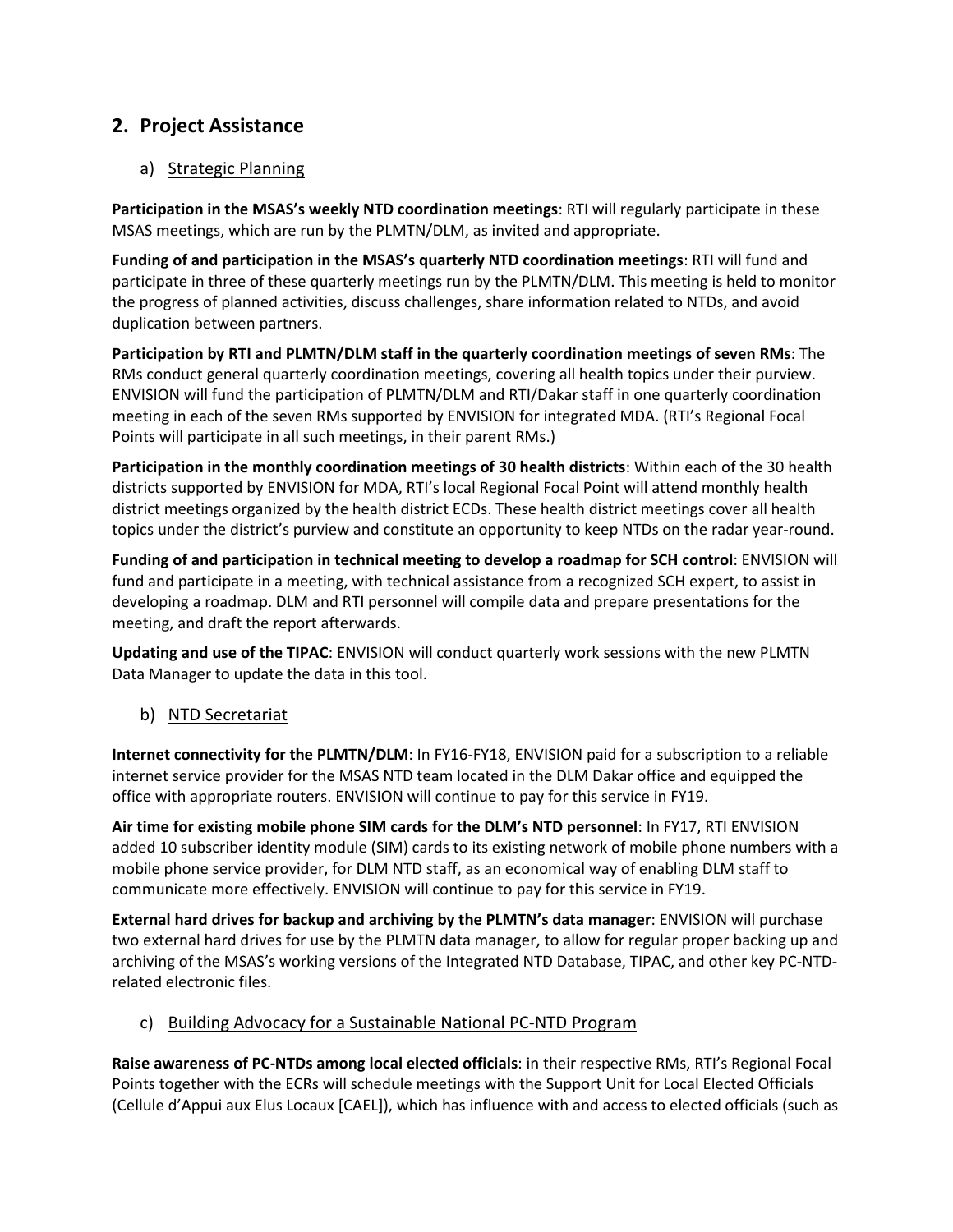mayors and sub-prefects) who can be advocated to for public support and, potentially, resources. The CAELs write reports on activities and living conditions within their zones.

#### d) MDA Coverage

| <b>NTD</b>                    | Age groups<br>targeted                                             | Number of<br>rounds of<br>distribution<br>annually                                                                                               | <b>Distribution</b><br>platform(s)                                        | <b>Number of</b><br>districts to<br>be treated<br>in FY19 |
|-------------------------------|--------------------------------------------------------------------|--------------------------------------------------------------------------------------------------------------------------------------------------|---------------------------------------------------------------------------|-----------------------------------------------------------|
| Lymphatic<br>filariasis       | Entire<br>population aged<br>$\geq$ 5 years                        | 1 per calendar-<br>year; FY19 will<br>include the CY18<br>(carryover) and<br>CY19 rounds                                                         | Door-to-door<br>Fixed-point<br>Schools and<br>daaras (Koranic<br>schools) | CY18: 27<br>CY19: 30                                      |
| Onchocerciasis                | Entire<br>population aged<br>$\geq$ 5 years in<br>endemic villages | 1 per calendar-<br>Door-to-door<br>year; FY19 will<br>Fixed-point<br>include the CY18<br>Schools and<br>(carryover) and<br>daaras<br>CY19 rounds |                                                                           | CY18: 1<br>CY19:1                                         |
| Schistosomiasis               | <b>SAC</b>                                                         | 1 per calendar-<br>year; FY19 will<br>include the CY18<br>(carryover) and<br>CY19 rounds                                                         | Schools and<br>daaras                                                     | CY18:11<br>CY19: 19                                       |
| Soil-transmitted<br>helminths | SAC                                                                | 1 per calendar-<br>year; FY19 will<br>include the CY18<br>(carryover) and<br>CY19 rounds                                                         | Schools and<br>daaras                                                     | CY18: 8<br>CY19: 10                                       |

#### Table 1: USAID-supported districts for MDA in FY19

Fund and participate in orientation and MDA micro-planning workshops at the regional (CY19), district (CY19), health post (CY18 and CY19), and community (CY18 and CY19) levels in seven RMs: Planned for seven RMs and 27 districts in CY18, and seven RMs and 30 districts in CY19. Typically, the planning at each level takes place as part of a two-day workshop, consisting of a one-day orientation and refresher training on NTDs and the MDA campaign, and a one-day planning session.

These sessions will take into account the recommendations and lessons learned from past MDA and will take place at each of the following levels:

- Region: orientation of the ECRs (30 in CY19) and IAs (7 in CY19).
- District: orientation of the ECDs (90 in CY19) and IEFs' NTD Focal Points (30 in CY19).
- Post: orientation of the ICPs and the school principals' group (Collectifs des Directeurs d'École [CODEC]) in 27 districts in CY18 and 30 districts in CY19.
- Community: (refresher) training of teachers from public schools and daaras and CDDs in 27 districts in CY18 and 30 districts in CY19.

The PLMTN/DLM team will conduct orientations for each of the seven supported regions' ECR, ECD, IA, and IEF personnel in their respective regional capitals. The regional-level personnel will constitute the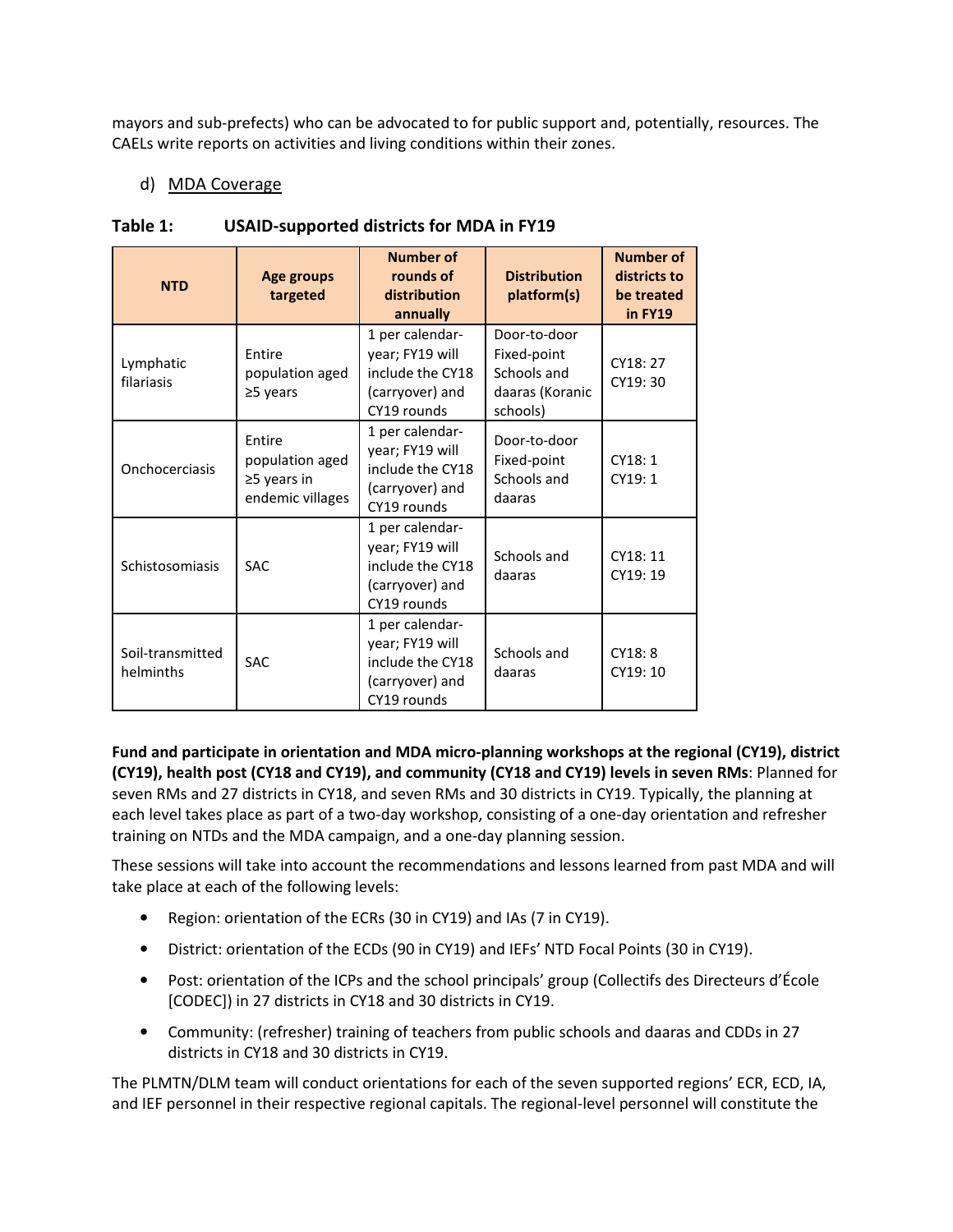pool of trainers for their region and will be responsible for orienting the ICPs and CODECs. Once the ICPs and CODECs are trained, they will, in turn, orient the teachers and CDDs (who are also responsible for raising awareness in the community).

The education sector plays a key role in MDA for the target population in the schools. The public school and daara teachers teach life-skills lessons on NTDs and MDA to strengthen their students' knowledge, and in turn, the students serve as relays in their communities.

Support for implementation of MDA in seven RMs in CY18 and CY19: Approaches to be used for MDA in ENVISION-supported districts:

- Participation in high-level preparatory activities for the MDA campaign: RTI will support the PLMTN/DLM with weekly work sessions of the MSAS NTD Technical Committee and NTD Communications Committee to plan the MDA campaign jointly.
- Orientation of and micro-planning with personnel in the targeted regions, districts, health posts, and communities: the PLMTN/DLM and RTI will jointly supervise the aforementioned workshops, bringing assistance as needed.
- Continuous accompaniment of MDA planning, implementation, and reporting: RTI's Regional Focal Points will be involved in all phases of the MDA campaign in their respective regions.
- Monitoring of the implementation of the MDA communications plan: each RM's BREIPS prepares a report on the status of the RM's MDA communications plan, after the campaign. This report is shared with the ECR and with RTI's Regional Focal Points; the RM then shares the report with the DLM.
- Monitoring of the collection of MDA data: RTI's Regional Focal Points will assist the NTD district focal points in closely monitoring the tally sheet and other M&E tools.
- Close supervision of MDA drug distributors (teachers and volunteers): Central-, regional-, and district-level MSAS supervisors will supervise the drug distribution teams using the Daily reporting form to assess the distribution technique, the management of MDA drugs, and the distributors' knowledge levels.
- Daily data reporting: The ICPs will be responsible for reporting their MDA data to the health districts each day of the campaign, calculating their coverage, and changing their strategy as needed to reach the goals. The supervisory teams will support the ICPs to ensure that daily monitoring of treatment coverage is effective at the health post and community levels.
- Informing schools of the MDA campaign: In collaboration with the DLM, RTI will strive to ensure that the MEN's letter to school inspectors regarding the MDA campaign reaches the school inspectors in time. One to two weeks before the start of the campaign, the PLMTN/DLM should call each of the MEN's regional IAs to ensure that they have received the message.
- Close coordination with other campaigns: the PLMTN/DLM will coordinate with other MSAS programs to avoid overlap in activities, where possible, and will set an optimal date for the MDA campaign.
- e) Social Mobilization to Enable PC-NTD Program Activities

Participate in NTD communications committee in CY18 and CY19: RTI will collaborate with other members of the NTD communications committee (the DLM and SNEIPS) in charge of IEC/BCC for PC-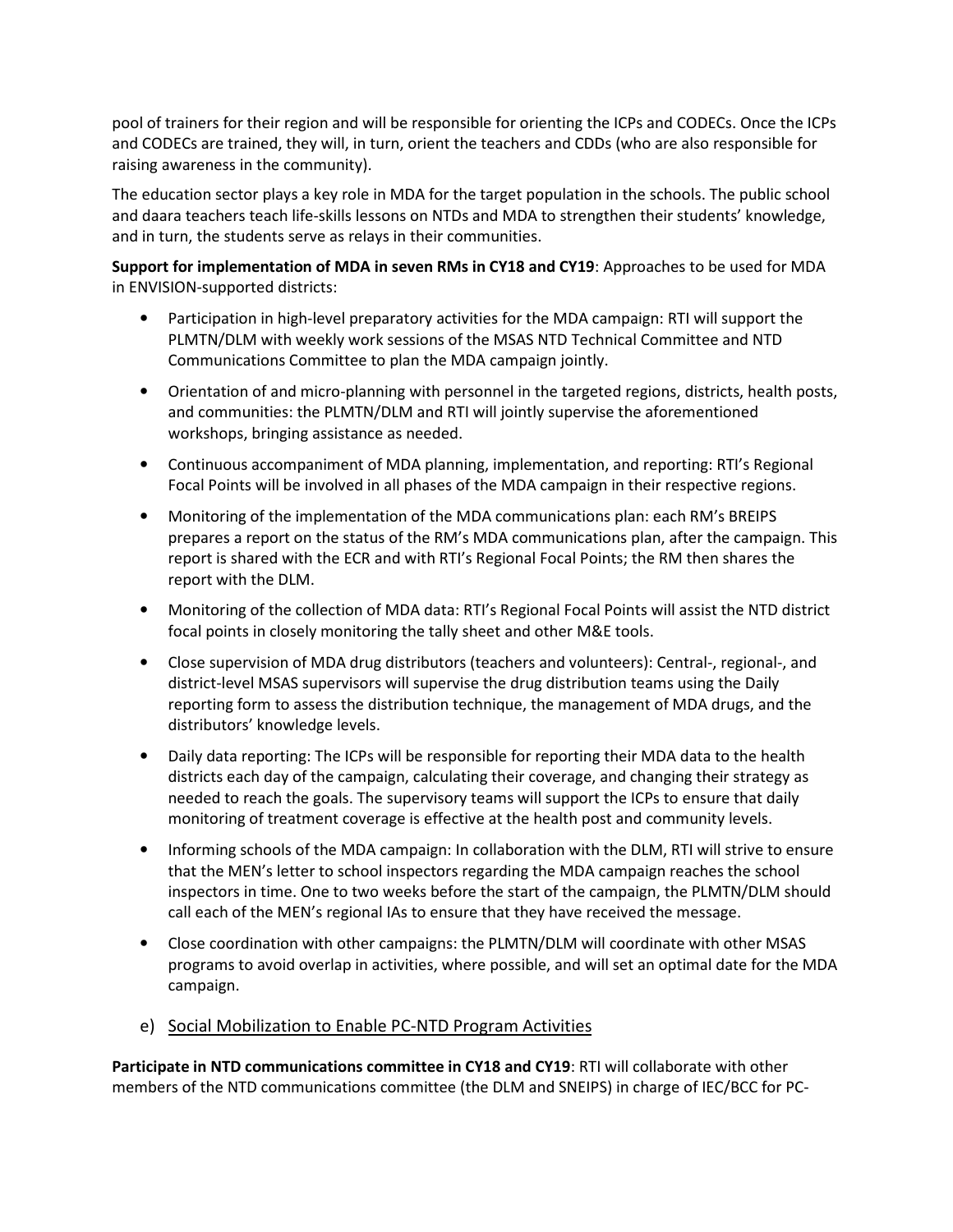NTDs in FY19. This committee will also collaborate with the BREIPSs, which are extensions of the SNEIPS in the RMs. The committee will be responsible for the following:

- Developing an NTD communications plan for 2019 focused on MDA and other NTD control activities;
- Organizing an NTD information day for the SNEIPS's "numéro vert" free public-health information phone line staff and BREIPS staff;
- Developing NTD-related event trailers for radio and TV regarding the MDA launch day and the dates of the MDA campaign;
- Developing and organizing the broadcasting of NTD-related commercials for radio and TV;
- Posting internet ads on Senegal's most-visited website, Seneweb, for 10 days during the month of MDA; this communications channel is effective in reaching authority figures and publicservice personnel around the country;
- Producing and distributing IEC materials; and
- Monitoring the impact of social mobilization activities.

Production and delivery of IEC materials for 30 districts for CY19: All IEC materials were developed as part of MDA preparatory activities in FY16. In FY19, only the production of these materials will be needed, for use in CY19 MDA. These materials will include t-shirts and baseball-type caps. These materials will be provided to the seven RMs that will be supported by ENVISION for MDA. The materials will be transported to and distributed in those seven regions one month before the start of the MDA campaign.

Updating and airing of commercials and shows on radio and TV in CY18 and CY19: RTI will sign contracts with national TV and radio stations that stipulate the number of commercials and shows to be aired over a specific time-period. RTI will make payments to local radio stations for the same purpose.

The commercials initially developed and aired in 2017 will again be used in 2019, with minor revisions to reflect changes in that year's campaign and to incorporate any feedback received. Awareness-raising audio segments will be developed for use in health-focused radio shows (previously done in Ziguinchor in 2017, raising much interest). With support from RTI, the NTD communications committee will ensure the technical accuracy, appropriateness, and clarity of messages for the general population. Broadcasts will be aired at appropriate times to reach the target populations and via broadcasters with national coverage and high viewer- or listenership. The PLMTN/DLM and SNEIPS will moderate health-focused radio and TV shows to raise the public's awareness of NTD control and inform them of the strategies used by the MSAS.

In the regions and districts where MDA will be conducted, there are community radio stations that broadcast in local languages. The NTD communications committee will provide the finished radio commercials and trailers to the RM teams, which consist of the RM NTD Focal Points, BREIPSs, and RTI's Regional Focal Points. These teams will be responsible for working with the local media to translate the commercials into local languages and collaborating with the health districts to sign contracts for airing the commercials on community radio.

Internet advertisements during MDA in CY19: As previously, RTI will sign a contract with Seneweb.com, Senegal's most-visited website, to post ads about the MDA campaign for 10 days during the month that MDA is supported by ENVISION, in close coordination with the NTD Communication Committee.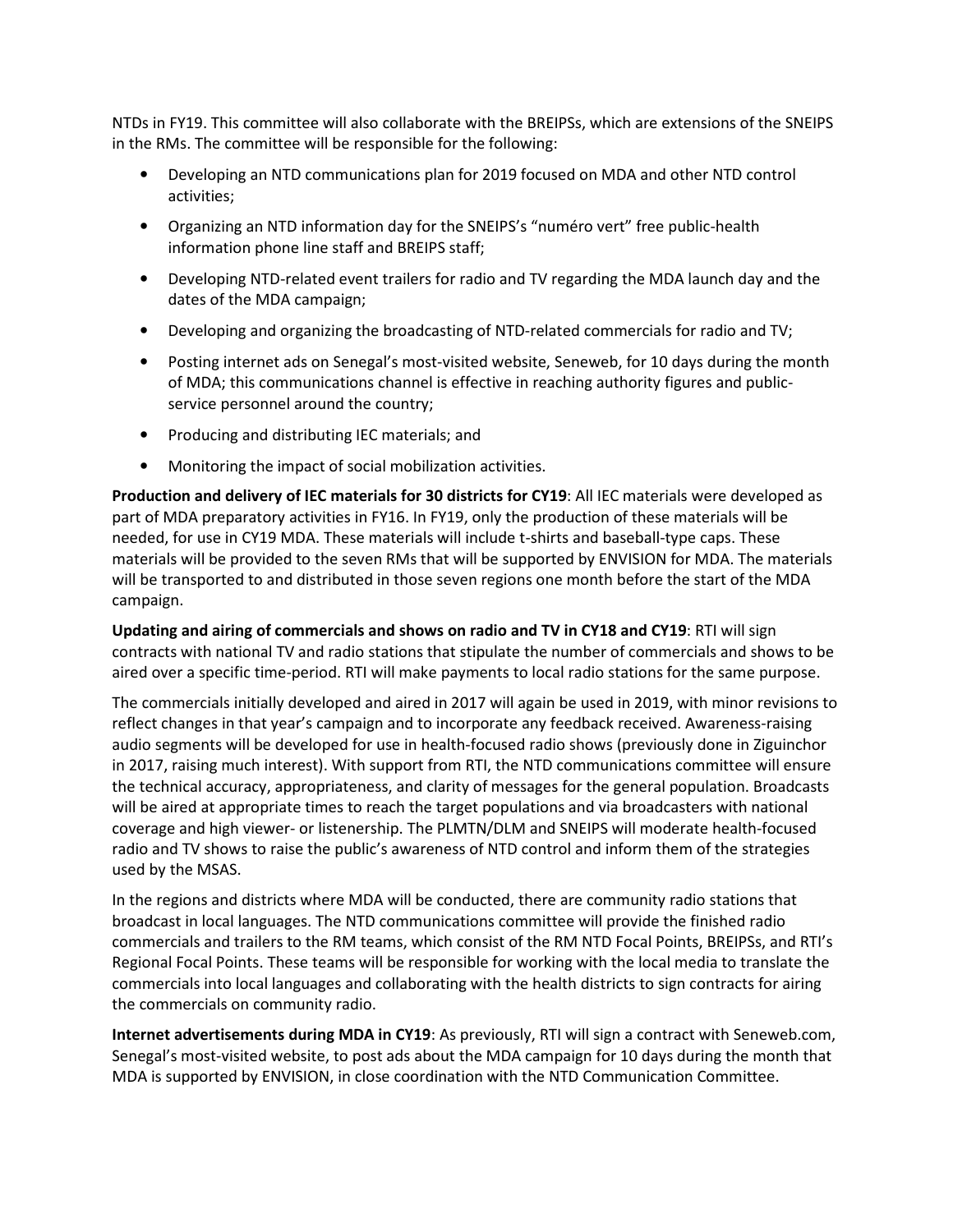Organization of a national MDA launch day in CY19: RTI ENVISION will financially and organizationally support the PLMTN/DLM in organizing this activity before the start of the CY19 MDA campaign, with the participation of senior health and education authorities. This activity will be organized outside of Dakar Region to better involve the public in rural areas, who are more exposed to NTDs.

Community mobilization strategy in seven RMs in CY18 and CY19: This will consist of systematically involving influential community groups in the organization of PC-NTD control activities. The strategy will be focused on informing the public about MDA via the appropriate communications channels, messages, and use of IEC materials. The intent is to secure the targeted populations' acceptance of and adherence to the MDA. This community mobilization will be conducted in the RMs and health districts and will be organized by the BREIPS supported by the RM NTD Focal Point and RTI's Regional Focal Point; the Regional Focal Point handles the funds for this activity in each supported RM. The following activities to mobilize influential groups will be organized starting between one month and 15 days before the start of the MDA: community advocacy, information caravans, partnerships with schools and daaras, and partnership with sporting and cultural associations (associations sportive et culturelle) and CBOs.

f) Training

Integrated NTD Database, TIPAC, and USAID M&E Workbooks training/refresher-training for PLMTN/DLM personnel: RTI staff trained, and in some cases, refresher-trained several members of the DLM's NTD team on the use of these tools in prior years. It will do so again in FY19, focusing on areas that pose challenges and functions of the tools that are less well-understood, or that are used irregularly.

PC-NTD training/refresher-training for the SNEIPS's "numéro vert" staff and BREIPS staff in seven RMs: RTI ENVISION will technically and financially support the PLMTN/DLM's orientation on NTDs and MDA for staff members from the SNEIPS "numéro vert" free public health information phone line and from the BREIPS of regions supported by ENVISION for MDA, one month before the start of MDA. This activity will help to ensure that these MSAS departments provide correct information to the public at their respective levels of the health system and will increase the visibility of the PLMTN and of MDA through improved understanding of and increased interest in these topics among the trainees. Involving the BREIPSs will enable them to provide accurate information about NTDs to the public within their respective RMs.

#### g) Drug and Commodity Supply Management and Procurement

Transport of MDA drugs from PNA to PRAs in seven RMs in CY19: As in prior years, there is a chance that funding for this may be required.

Transport of MDA drugs from PRAs in seven RMs to health posts in CY19: The MDA drugs must be transported from the PRAs to the health districts and on to their component health posts before MDA, as needed.

Return of unused MDA drugs to PRAs in seven RMs after MDA in CY19: After the MDA campaign, the RMs collaborate remotely with the DLM Pharmacist to confirm the supply of unused drugs that remain. RTI's Regional Focal Points support the RMs in counting the quantity remaining. In theory, all drugs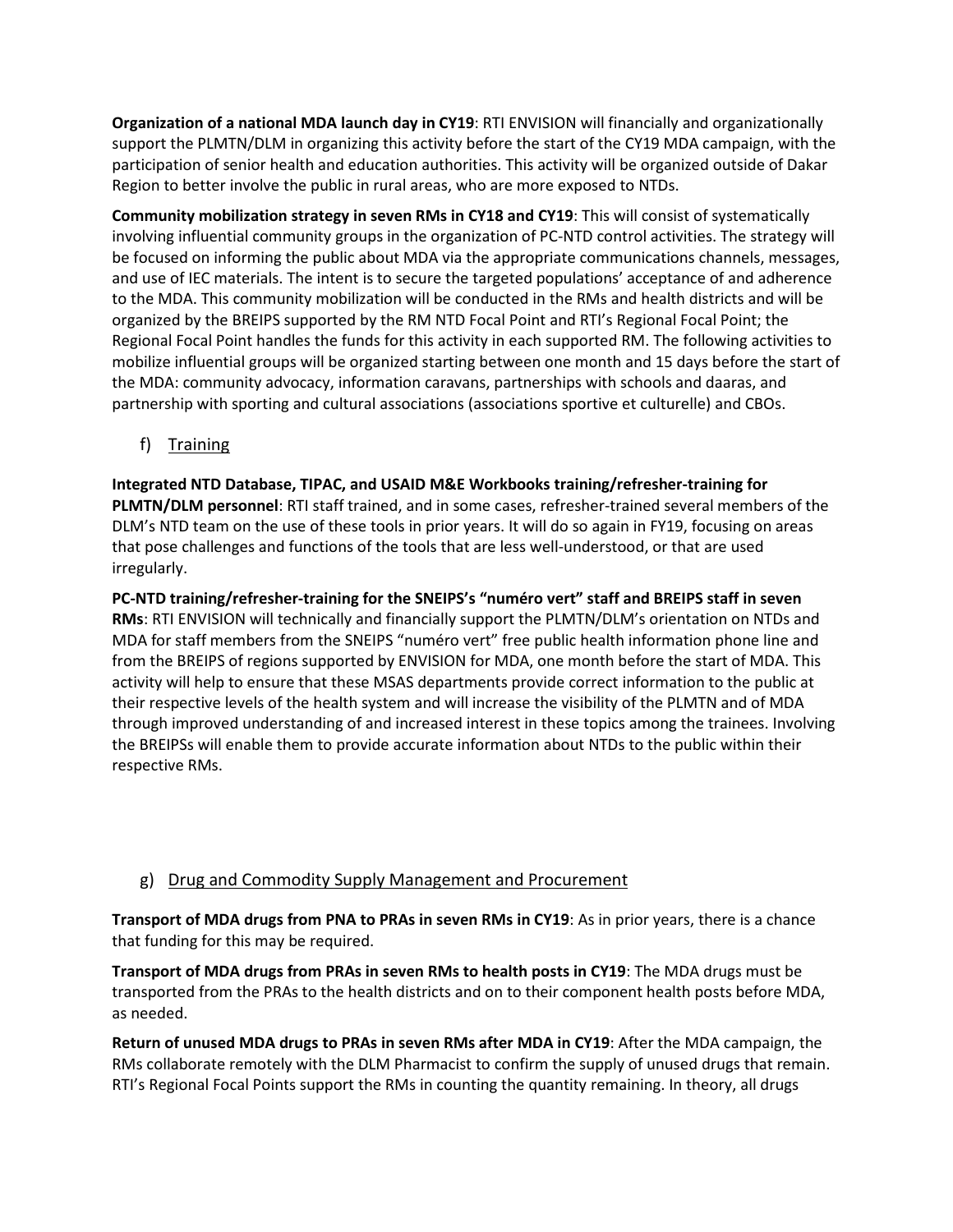remaining at the health posts and health districts are returned to the parent region's PRA. Funds are provided if needed.

For the ENVISION-supported MDA in CY18, the cost of carrying out this activity will be the staff time of RTI's Regional Focal Points, who will collaborate closely with the health districts in their parent RMs.

Technical assistance for monitoring and management of AEs and SAEs: RTI will encourage: 1) the DLM and the ECRs and ECDs of the RMs supported by ENVISION for MDA to more actively refer to the copies of the Handbook for Managing Adverse Events following Mass Drug Administration and Serious Adverse Events that they have on hand; and 2) the ECRs and ECDs of the RMs supported by ENVISION for MDA to be more reactive to AEs, informing the central-level MSAS (anti-poison center, with a copy to the DLM) quickly. RTI will also ensure greater focus on the AE/SAE component in the cascade trainings for ECRs, ECDs, ICPs, and drug distributors before the MDA campaign.

As noted above, in the case of any SAEs in districts supported for MDA by ENVISION, RTI Senegal will encourage the DLM to inform the MSAS's anti-poison center, drug donation programs, and WHO within 24 hours.

ENVISION printed additional copies of the Handbook in FY18, and will provide these to the RMs in FY19, in advance of the CY18 MDA.

h) Supervision for MDA

Supervision of regional-level MDA orientation and micro-planning workshops in seven RMs in CY19: The PLMTN/DLM and RTI's Regional Focal Points will jointly supervise these workshops in the regions supported by ENVISION for MDA.

Supervision of district-level MDA orientation and micro-planning workshops in 30 districts in CY19: ECR personnel and RTI's Regional Focal Points will jointly supervise these workshops in each of the districts supported by ENVISION for MDA.

Supervision of health post and community-level MDA orientation and micro-planning workshops in 27 districts in CY18 and 30 districts in CY19: ECD personnel, assisted by ECR personnel and RTI's Regional Focal Points, will supervise these workshops in each of the districts supported by ENVISION for MDA.

Supervision of MDA in 27 districts in CY18 and 30 districts in CY19: RTI will join the central-level teams in supervising the ENVISION-supported MDA in 27 districts in CY18 and 30 districts in CY19. Each RM will be supervised by central-level personnel during the MDA. Each supervisory team will ensure the quality of drug distribution and assist in awareness-raising, data quality control, and data compilation. RTI's Regional Focal Points will also be involved in those regions where they are present, together with regional-level personnel.

i) M&E

Support for the preparation of the WHO JAP (JRSM, JRF, and EPIRF): RTI will assist the PLMTN/MSAS in completing these documents for submission to WHO by the MSAS, as invited and appropriate. (Also see Updating the TIPAC above and Updating the Integrated NTD Database below.)

Updating the Integrated NTD Database: ENVISION will conduct regular work sessions with the PLMTN Data Manager to update the data in this tool.

Funding and participation in MDA data validation workshop in seven RMs in CY18 and CY19: Each of the seven RMs conducting MDA with support from ENVISION will be supported to hold a workshop to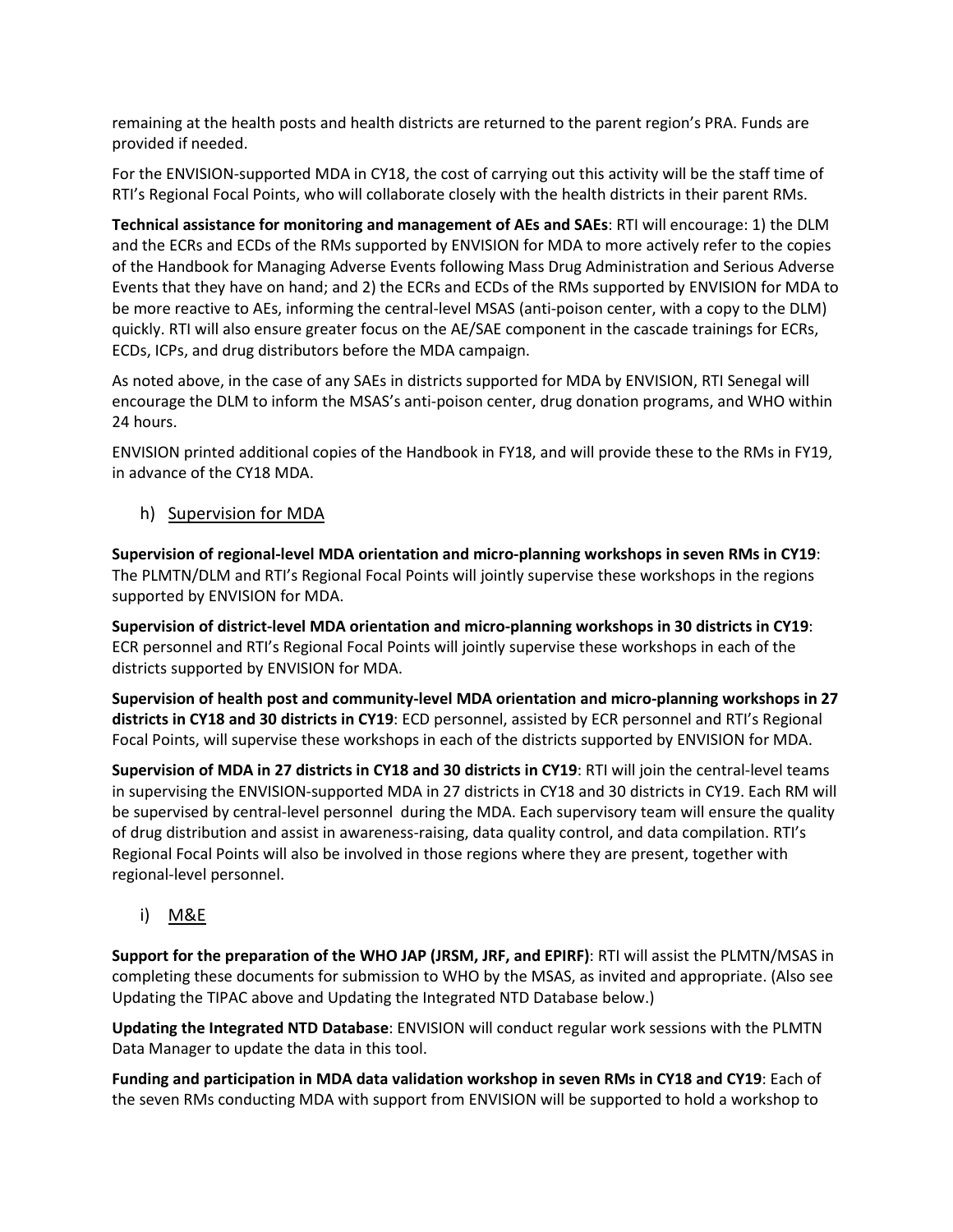review and validate the data from their region's CY19 MDA campaign, formulating recommendations for subsequent campaigns as appropriate. They will also review remaining MDA drugs and supplies.

Funding of and participation in national MDA data validation workshop in CY18 and CY19: The PLMTN/DLM will hold a workshop to review and validate the data from the CY19 national MDA campaign, formulating recommendations for subsequent campaigns as appropriate. They will also review remaining MDA drugs and supplies.

TSSs in 13 districts: RTI will technically and financially support the PNPSO in conducting TSSs in 13 districts, with implementation by PNPSO personnel under the supervision of the PNPSO Coordinator and RTI. All districts will conduct their TSSs a minimum of 24 months after their prior TIS that showed that TF was <5%.

The TSSs will follow the standard WHO protocol and use Android smartphones and WHO's Tropical Data system for data collection.

| <b>Disease</b> | No. of<br>endemic<br>districts | <b>No. of districts</b><br>planned for<br><b>DSA</b> | No. of<br><b>Evaluation</b><br><b>Units</b><br>planned<br>for DSA                                               | <b>Type of</b><br>assessment | <b>Diagnostic method</b> |
|----------------|--------------------------------|------------------------------------------------------|-----------------------------------------------------------------------------------------------------------------|------------------------------|--------------------------|
| Trachoma       | $\mathbf 0$                    | 13                                                   | 16 (one per<br>district,<br>except for<br>three<br>districts<br>which will<br>each be split<br>into two<br>EUs) | Surveillance<br>survey       | Clinical grading         |

#### Table 2: Planned Disease-specific Assessments for FY19 by Disease (USAID funds)

#### j) Supervision for M&E and DSAs

Supervision of TSS in 13 districts: The PLMTN/DLM and RTI will jointly supervise this activity.

k) Dossier Development

Ongoing LF elimination dossier development: RTI ENVISION will continue to technically support the PNEFL, PLMTN/DLM, and partners supporting LF elimination in Senegal to review the information and documents needed for the dossier and compile those that are available. Through informal worksessions, RTI will assist the MSAS in continuing to prepare a preliminary version of the dossier's narrative and data annex files based on the information available, drawing on the MSAS's Integrated NTD Database as appropriate.

Ongoing trachoma elimination dossier development: RTI has assisted the PNPSO in filling the dossier package's data annex (focusing on the Surgery and Antibiotics components) and has begun drafting the narrative report (focusing on the Antibiotics component). ENVISION will support the PNPSO to complete a draft of the narrative report and of the data annex, which will include adding F and E data to both.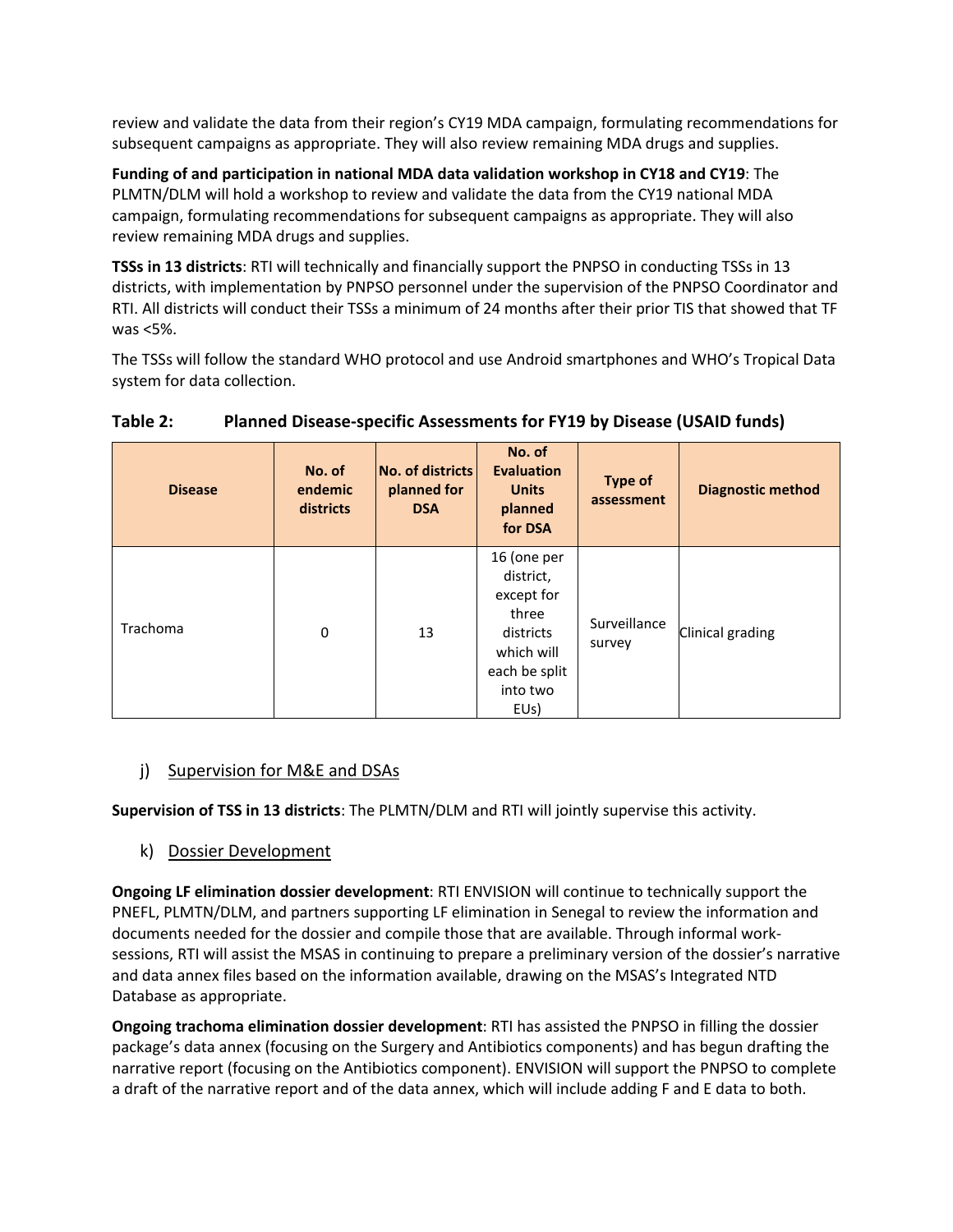As previously, ENVISION will continue to technically and financially support quarterly sessions to jointly review the dossier drafts, harmonize information, address any challenges, and decide on next steps.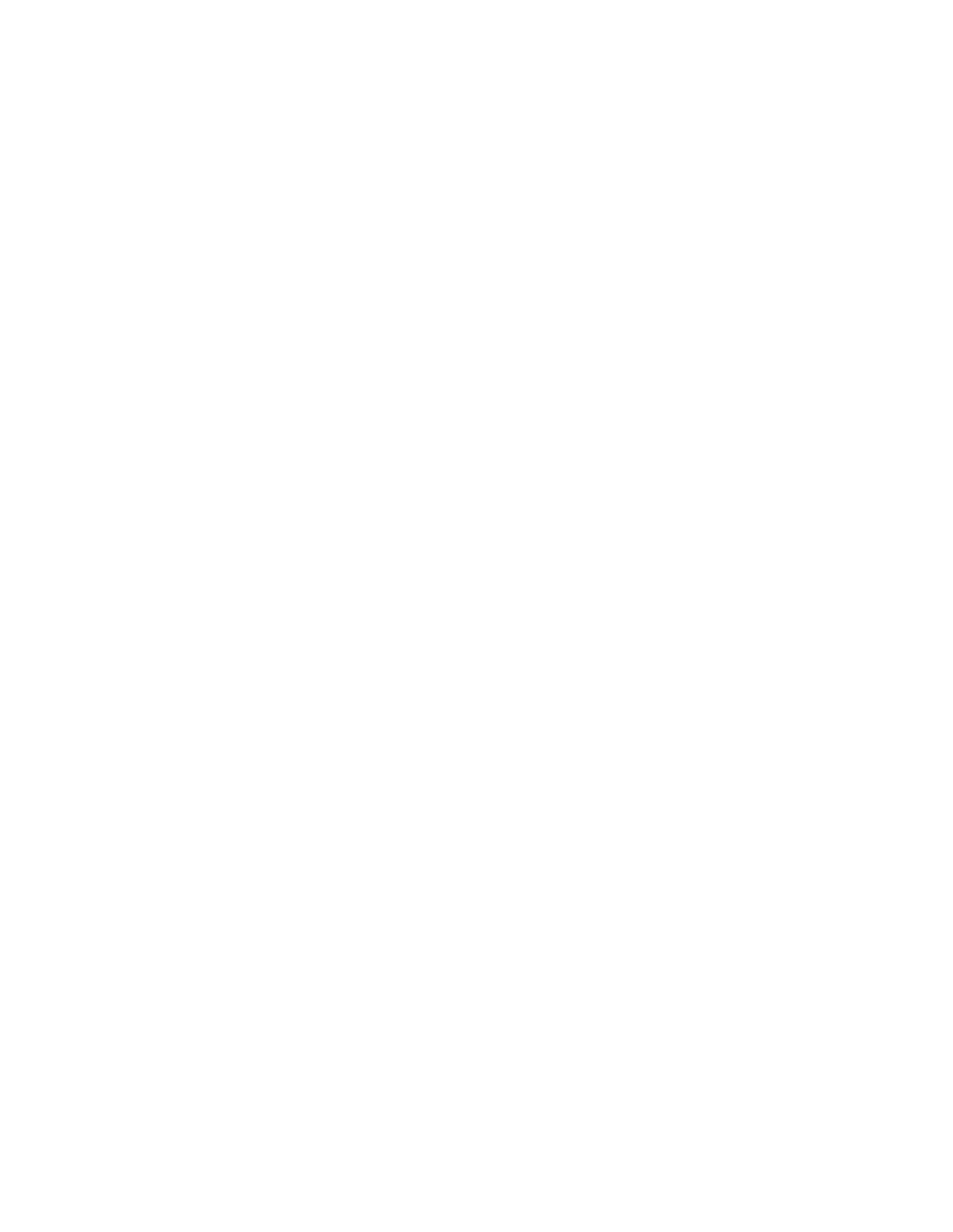## APPENDIX 1: Work Plan Activities

#### FY19 Activities

#### PC-NTD Program Capacity Strengthening

Closely accompany PLMTN/DLM staff in activity planning, protocol development, implementation, and M&E

Accompany the MSAS's RM and health district staff in activity planning, implementation, and M&E

#### Project Assistance

Strategic Planning

Participation in the MSAS's weekly NTD coordination meetings

Funding of and participation in the MSAS's quarterly NTD coordination meetings

Participation by RTI and DLM staff in the quarterly coordination meetings of seven RMs

Participation in the monthly coordination meetings of 30 health districts

Funding of and participation in technical meeting to develop a roadmap for SCH control

Updating and use of the TIPAC

NTD Secretariat

Internet connectivity for the PLMTN/DLM

Air time for existing mobile phone SIM cards for the DLM's NTD personnel

External hard drives for backup and archiving by the PLMTN's data manager

Building Advocacy for a Sustainable National PC-NTD Program Raise awareness of PC-NTDs among local elected officials

MDA Coverage

Fund and participate in orientation and MDA micro-planning workshops at the regional (CY19), district (CY19), health post (CY18 and CY19), and community (CY18 and CY19) levels in seven RMs

Support for implementation of MDA in seven RMs in CY18 and CY19

Social Mobilization to Enable PC-NTD Program Activities

Participate in NTD communications committee in CY18 and CY19

Production and delivery of IEC materials for 30 districts for CY19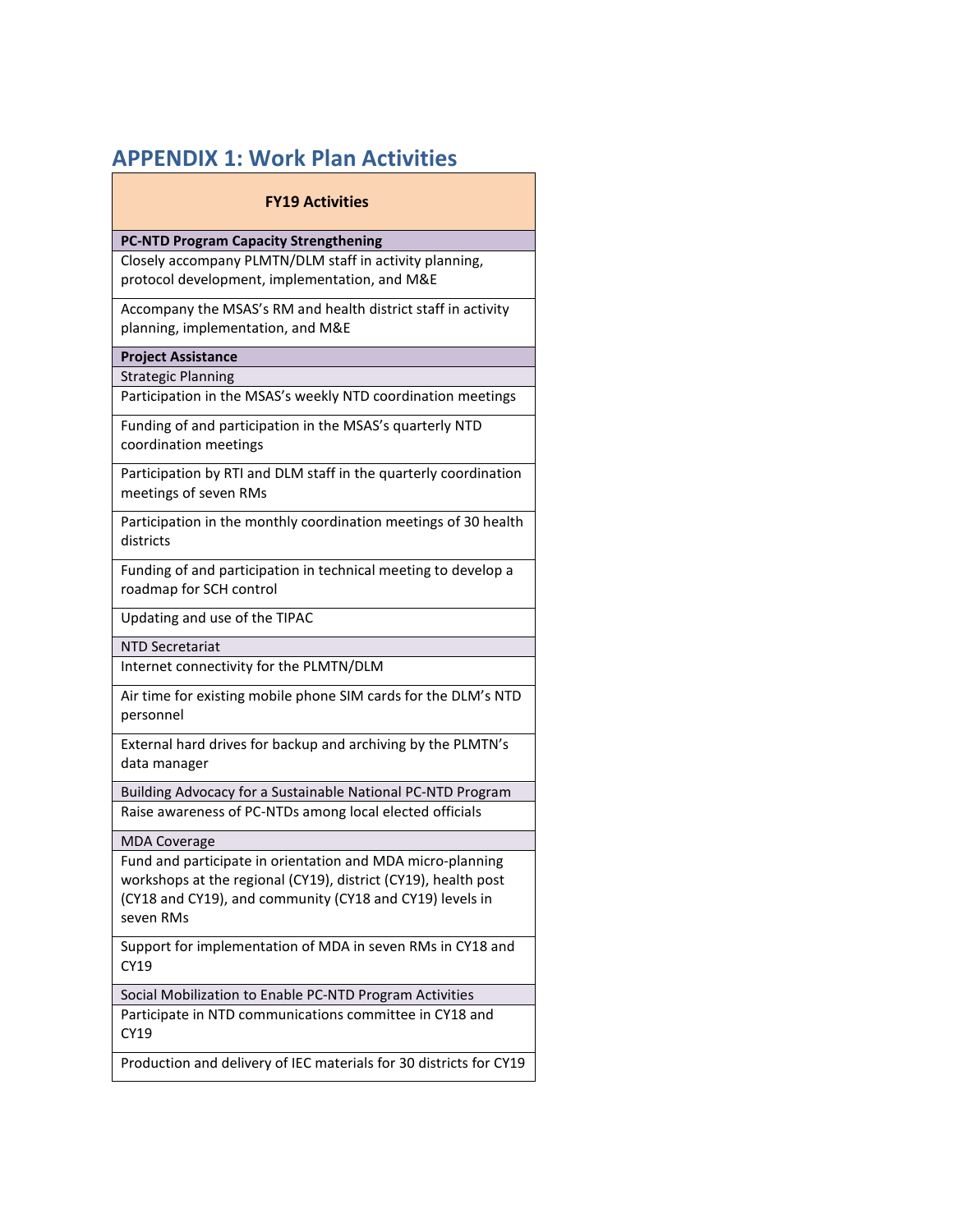#### FY19 Activities

Updating and airing of commercials and shows on radio and TV in CY18 and CY19

Internet advertisements during MDA in CY19

Organization of a national MDA launch day in CY19

Community mobilization strategy in seven RMs in CY18 and CY19

**Training** 

Integrated NTD Database, TIPAC, and USAID M&E Workbooks training/refresher-training for PLMTN/DLM personnel

PC-NTD training/refresher-training for journalists, the SNEIPS's "numéro vert" staff, and BREIPS staff in seven RMs

Drug Supply and Commodity Management and Procurement Transport of MDA drugs from PNA to PRAs in seven RMs in CY19

Transport of MDA drugs from PRAs in seven RMs to health posts in seven RMs in CY19

Return of unused MDA drugs to PRAs in seven RMs after MDA in CY19

Technical assistance for monitoring and management of AEs and SAEs

Supervision for MDA

Supervision of regional-level MDA orientation and microplanning workshops in seven RMs in CY19

Supervision of district-level MDA orientation and microplanning workshops in 30 districts in CY19

Supervision of health post and community-level MDA orientation and micro-planning workshops in 27 districts in CY18 and 30 districts in CY19

Supervision of MDA in 27 districts in CY18 and 30 districts in CY19

M&E

Support for the preparation of the WHO JAP (JRSM, JRF, and EPIRF)

Updating the Integrated NTD Database

Funding and participation in MDA data validation workshop in seven RMs in CY18 and CY19

Funding of and participation in national MDA data validation workshop in CY18 and CY19

TSSs in 13 districts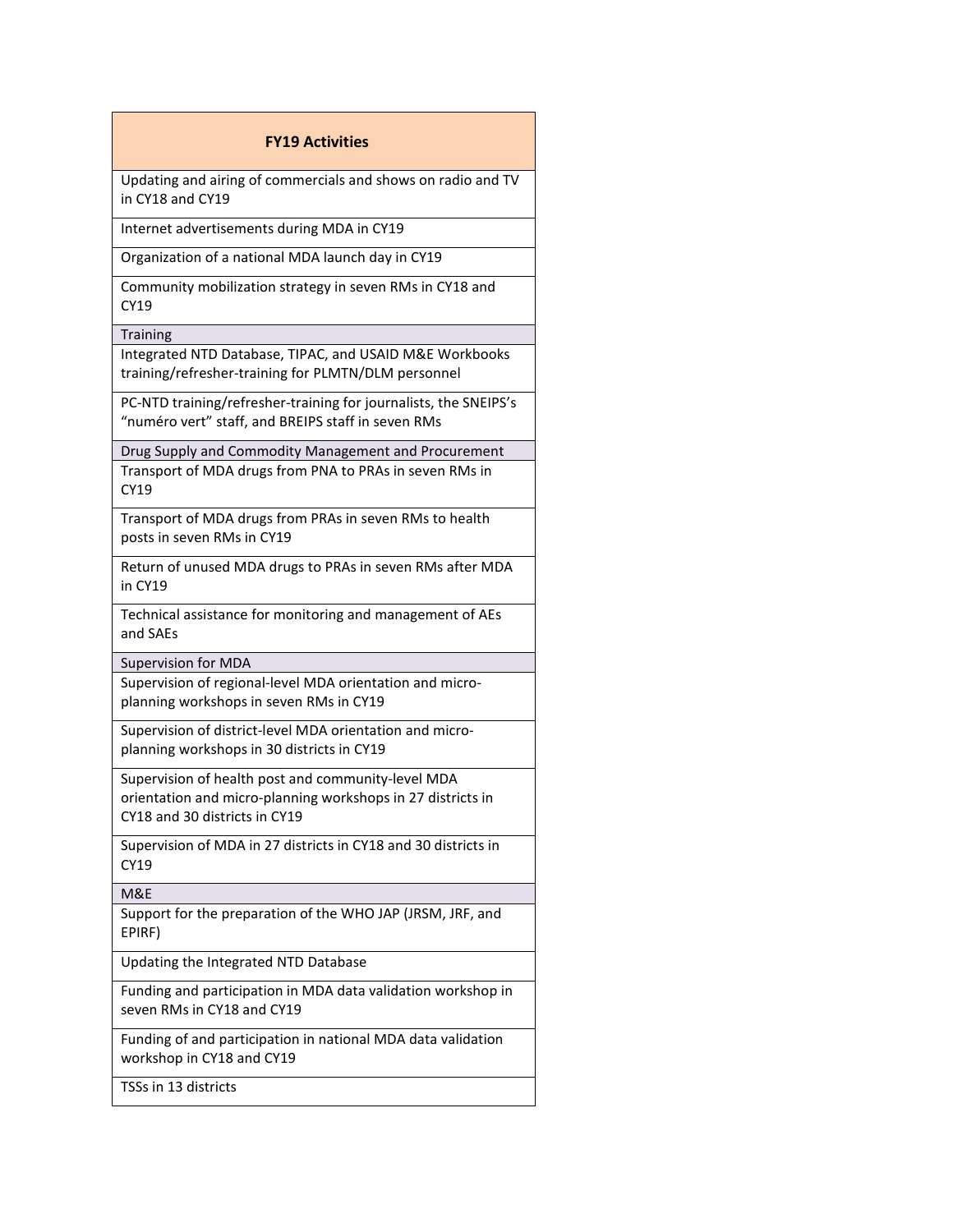#### FY19 Activities

Supervision for M&E and DSAs

Supervision of TSS in 13 districts

Dossier Development

Ongoing LF elimination dossier development

Ongoing trachoma elimination dossier development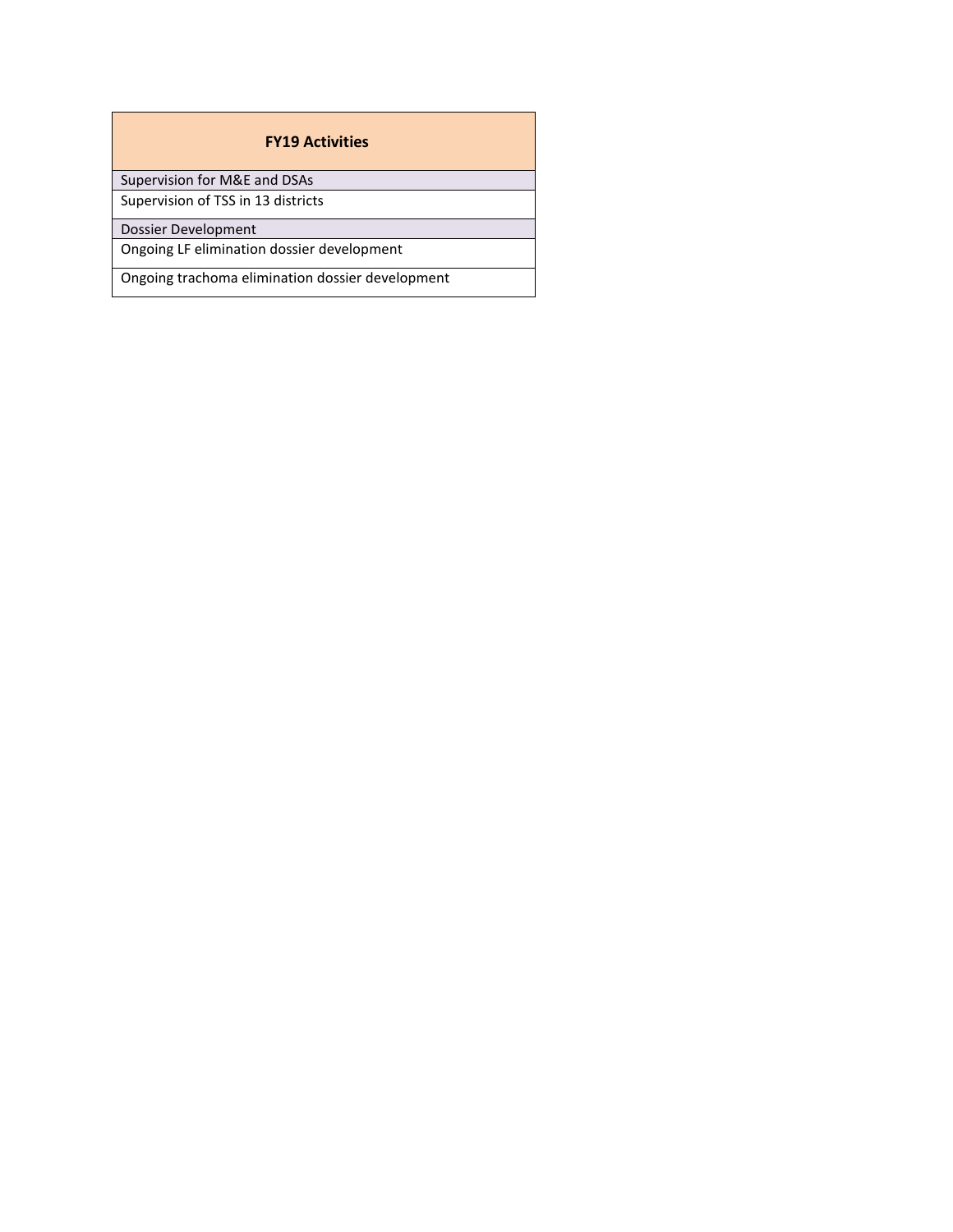|                         | MDA (CY18 round)<br>MDA (CY19 round)<br><b>Medical</b><br><b>Health District</b> |                       |                                                                         |                    | <b>DSA</b>         |                    |                         |    |                    |                    |            |
|-------------------------|----------------------------------------------------------------------------------|-----------------------|-------------------------------------------------------------------------|--------------------|--------------------|--------------------|-------------------------|----|--------------------|--------------------|------------|
|                         | <b>Region</b>                                                                    |                       | $\mathsf{LF}% _{0}\left( t\right) \equiv\mathsf{LF}_{0}\left( t\right)$ | ov                 | <b>SCH</b>         | <b>STH</b>         | LF                      | ov | <b>SCH</b>         | <b>STH</b>         | <b>TRA</b> |
| $\mathbf{1}$            |                                                                                  | Bambéye               | $\mathsf X$                                                             |                    | $\pmb{\mathsf{X}}$ |                    | $\pmb{\mathsf{X}}$      |    | $\mathsf X$        |                    | <b>TSS</b> |
| $\overline{2}$          | Diourbel                                                                         | Diourbel              |                                                                         |                    |                    |                    |                         |    |                    |                    | <b>TSS</b> |
| $\overline{\mathbf{3}}$ |                                                                                  | Mbacké                | $\pmb{\mathsf{X}}$                                                      |                    | $\pmb{\mathsf{X}}$ |                    | $\pmb{\mathsf{X}}$      |    | $\pmb{\mathsf{X}}$ |                    |            |
| 4                       |                                                                                  | Touba                 | $\pmb{\mathsf{X}}$                                                      |                    |                    |                    | $\pmb{\mathsf{X}}$      |    | $\pmb{\mathsf{X}}$ |                    |            |
| 5                       |                                                                                  | Dioffior              | $\mathsf X$                                                             |                    | $\pmb{\mathsf{X}}$ | $\pmb{\mathsf{X}}$ | $\mathsf X$             |    | $\mathsf X$        | $\mathsf X$        |            |
| 6                       |                                                                                  | Fatick                | $\overline{X}$                                                          |                    | $\mathsf X$        |                    | $\mathsf X$             |    | $\overline{X}$     |                    |            |
| $\overline{7}$          | Fatick                                                                           | Gossas                | $\mathsf X$                                                             |                    | $\mathsf X$        |                    | $\pmb{\mathsf{X}}$      |    | $\overline{X}$     |                    | <b>TSS</b> |
| 8                       |                                                                                  | Niakhar               | $\pmb{\mathsf{X}}$                                                      |                    | $\pmb{\mathsf{X}}$ |                    | $\pmb{\mathsf{X}}$      |    | $\mathsf X$        |                    |            |
| 9                       |                                                                                  | Sokone                | $\pmb{\mathsf{X}}$                                                      |                    |                    |                    | $\pmb{\mathsf{X}}$      |    | $\mathsf X$        |                    |            |
| $10\,$                  |                                                                                  | Birkelane             | $\pmb{\mathsf{X}}$                                                      |                    |                    |                    | $\overline{\mathsf{x}}$ |    | $\overline{X}$     |                    | <b>TSS</b> |
| $11\,$                  | Kaffrine                                                                         | Kaffrine              | $\pmb{\mathsf{X}}$                                                      |                    | $\pmb{\mathsf{X}}$ |                    | $\mathsf X$             |    | $\mathsf X$        |                    | <b>TSS</b> |
| 12                      |                                                                                  | Koungheul             | $\mathsf X$                                                             |                    | $\mathsf X$        | $\pmb{\mathsf{X}}$ | $\mathsf X$             |    | $\pmb{\mathsf{X}}$ | $\mathsf X$        | <b>TSS</b> |
| 13                      |                                                                                  | Malem Hodar           | $\mathsf X$                                                             |                    | $\mathsf X$        |                    | $\pmb{\mathsf{X}}$      |    | $\mathsf X$        |                    | <b>TSS</b> |
| 14                      | Kaolack                                                                          | Guinguinéo            | $\mathsf X$                                                             |                    |                    |                    | $\mathsf X$             |    | $\pmb{\mathsf{X}}$ |                    |            |
| 15                      |                                                                                  | Kaolack               | $\overline{X}$                                                          |                    |                    |                    | $\overline{\mathsf{x}}$ |    | $\overline{X}$     |                    |            |
| 16                      |                                                                                  | Kolda                 | $\mathsf X$                                                             |                    | $\mathsf X$        |                    | $\mathsf X$             |    | $\mathsf X$        |                    |            |
| 17                      | Kolda                                                                            | Médina Yoro<br>Foulah | X                                                                       |                    | X                  | X                  | $\pmb{\mathsf{X}}$      |    | $\pmb{\mathsf{X}}$ | $\pmb{\mathsf{X}}$ |            |
| 18                      |                                                                                  | Vélingara             | $\pmb{\mathsf{X}}$                                                      | $\pmb{\mathsf{X}}$ | $\pmb{\mathsf{X}}$ |                    | $\pmb{\mathsf{X}}$      | X  | $\mathsf X$        |                    |            |
| 19                      |                                                                                  | Coki                  |                                                                         |                    |                    |                    |                         |    |                    |                    | <b>TSS</b> |
| $20\,$                  |                                                                                  | Dahra                 |                                                                         |                    |                    |                    |                         |    |                    |                    | <b>TSS</b> |
| 21                      | Louga                                                                            | Louga                 |                                                                         |                    |                    |                    |                         |    |                    |                    | <b>TSS</b> |
| 22                      |                                                                                  | Sakal                 |                                                                         |                    |                    |                    |                         |    |                    |                    | <b>TSS</b> |
| 23                      |                                                                                  | Joal-Fadhiouth        | $\pmb{\mathsf{X}}$                                                      |                    | $\mathsf X$        | $\pmb{\mathsf{X}}$ | $\pmb{\mathsf{X}}$      |    | $\mathsf X$        | $\mathsf X$        |            |
| 24                      |                                                                                  | Khombole              | $\pmb{\mathsf{X}}$                                                      |                    | $\pmb{\mathsf{X}}$ |                    | $\mathsf X$             |    | $\pmb{\mathsf{X}}$ |                    |            |
| 25                      |                                                                                  | Mbour                 | $\mathsf X$                                                             |                    |                    |                    |                         |    |                    | $\mathsf X$        |            |
| 26                      | Thiès                                                                            | Mékhé                 |                                                                         |                    |                    |                    |                         |    |                    |                    | <b>TSS</b> |
| 27                      |                                                                                  | Popenguine            | $\mathsf X$                                                             |                    |                    |                    | $\mathsf X$             |    | $\pmb{\mathsf{X}}$ |                    |            |
| 28                      |                                                                                  | Pout                  | $\mathsf X$                                                             |                    |                    |                    | $\mathsf X$             |    |                    | $\mathsf X$        |            |
| 29                      |                                                                                  | Thiadiaye             | $\overline{X}$                                                          |                    | $\mathsf X$        | $\mathsf X$        | $\overline{X}$          |    | $\overline{X}$     | $\overline{X}$     |            |
| 30 <sub>2</sub>         |                                                                                  | Thiès                 | $\pmb{\mathsf{X}}$                                                      |                    |                    |                    | $\mathsf X$             |    |                    | $\overline{X}$     |            |
| 31                      |                                                                                  | Tivaouane             | $\mathsf X$                                                             |                    |                    |                    | $\mathsf X$             |    | $\mathsf X$        |                    | <b>TSS</b> |
| 32                      | Ziguinchor                                                                       | Bignona               | $\mathsf X$                                                             |                    | $\mathsf X$        |                    | $\mathsf X$             |    | $\overline{X}$     |                    |            |

## APPENDIX 2. Table of USAID-supported Regions and Districts in FY19